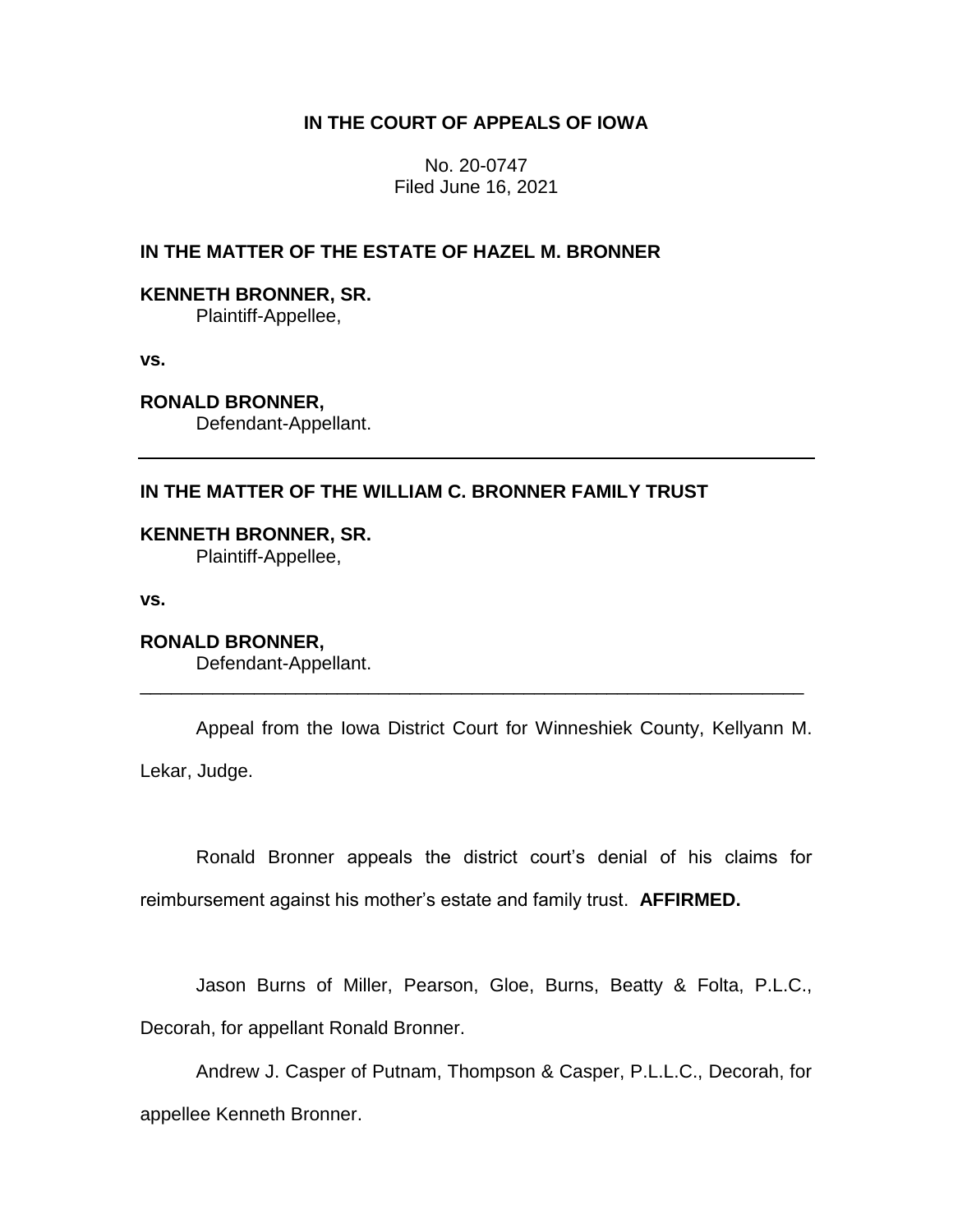Scott D. Brown of Brown, Kinsey, Funkhouser & Lander, P.L.C., Mason City, and Collin M. Davison of Laird Law Firm, P.L.C., Mason City, for appellee First Citizens Bank as Executor of the Hazel M. Bronner Estate and Trustee of the William C. Bronner Family Trust.

Considered by Mullins, P.J., and May and Schumacher, JJ.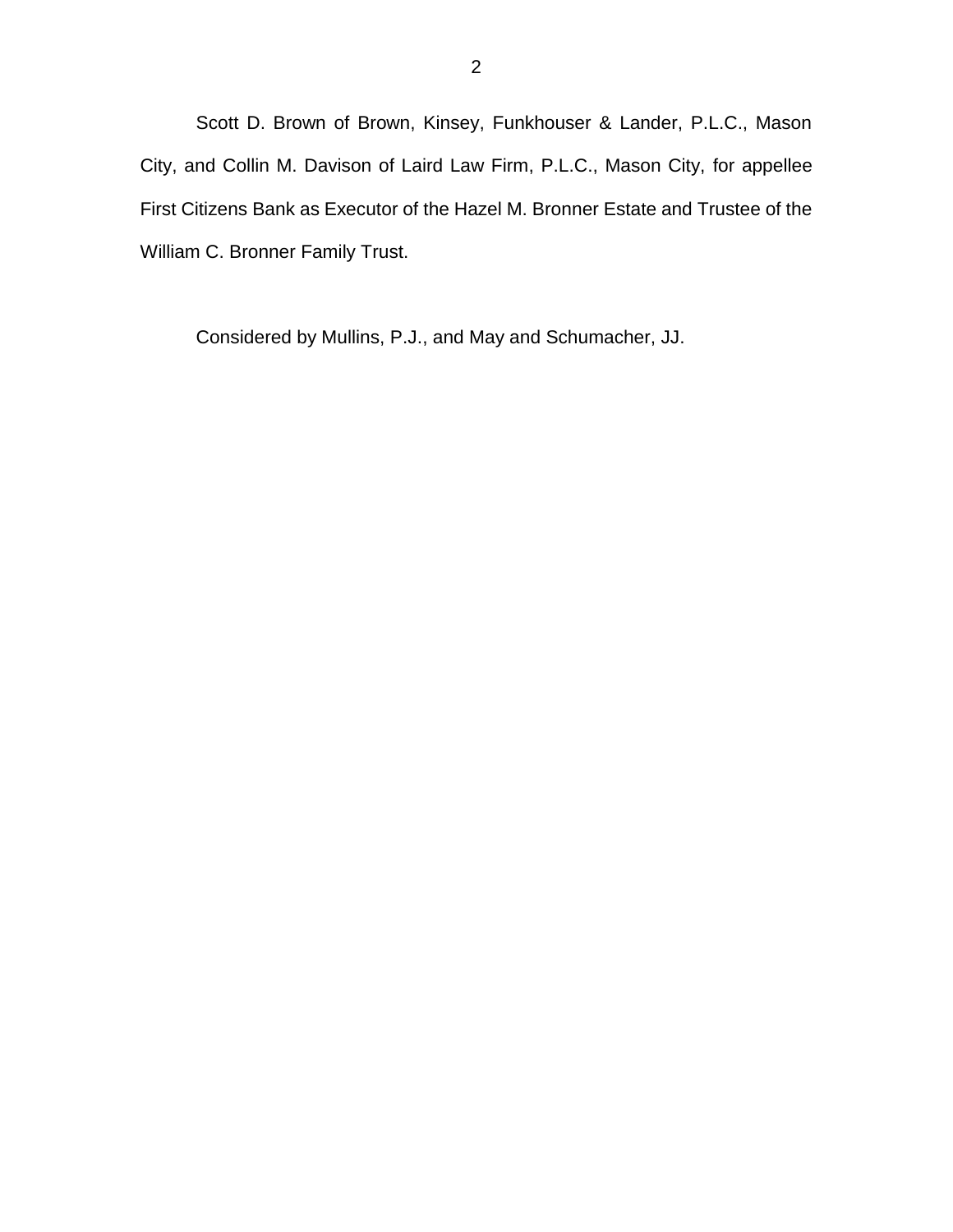### **SCHUMACHER, Judge.**

Ronald Bronner appeals the district court's denial of his claims for reimbursement against his mother's estate and family trust for payments he alleges he made on his mother's behalf during her lifetime. Because the district court's denial of the claims is supported by substantial evidence, we affirm the district court's decision.

### **I. Facts & Prior Proceedings**

 $\overline{a}$ 

William and Hazel Bronner raised five sons on their 276-acre family farm.<sup>1</sup> William and Hazel owned the farm as tenants in common. In 1990, William passed away. His will provided for the residue of his estate, including his one-half interest in the farm real estate, to be held in the William Bronner Family Trust [hereinafter "Trust"] and named one of his sons, Ronald, as trustee. The will instructed that the Trust be held for the lifetime of Hazel and authorized payments of income and principal to her deemed necessary or advisable by the trustee. The Trust was to be terminated upon Hazel's death and the remaining assets distributed equally among the surviving children.

After William's death, Ronald and Hazel continued to operate the farm. Ronald rented land for his own farming operation from his mother and the Trust. Ronald did not own any individual interest in the farm. By 1998, Hazel had ceased working the farm and relied on farm rent and social security for income. During this time, Hazel, or Ronald acting as trustee, executed promissory notes secured

<sup>&</sup>lt;sup>1</sup> Kenneth is the oldest son, followed by Richard, Eugene (deceased), Ronald, and Raymond (deceased).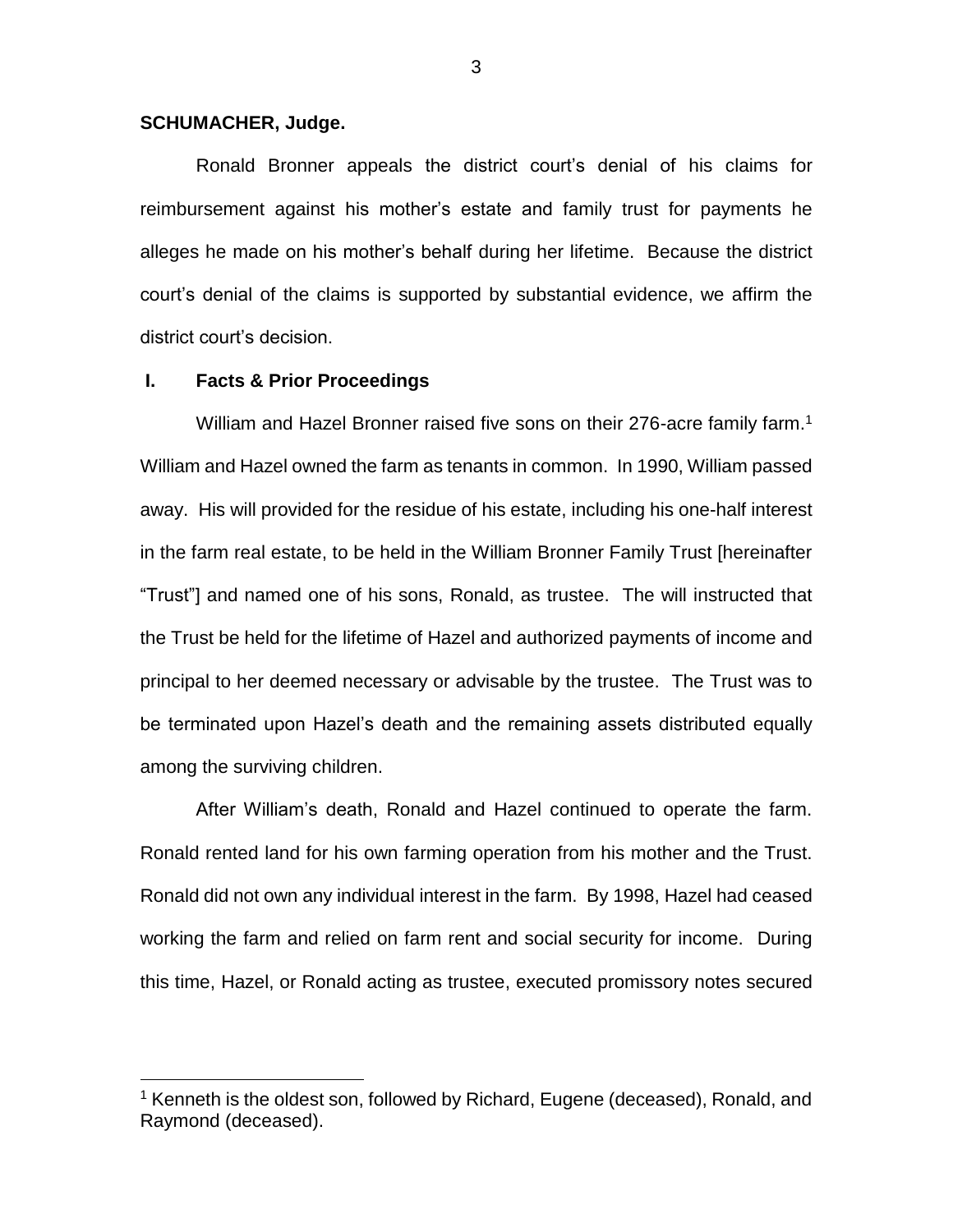by mortgages on the farm to Cresco Union Savings Bank.<sup>2</sup> In 2010, the outstanding notes were consolidated by Hazel and Ronald, acting as trustee, executing a promissory note in the amount of \$331,348.35, secured by a mortgage on the farm. Beginning the next year, annual loan payments of \$25,528.35 were due to Cresco Union Savings Bank.

Going forward, Ronald would pay his annual farm rent by depositing into his mother's account roughly the amount necessary to cover the loan payment and real estate taxes on the farm.<sup>3</sup> Hazel would then write checks to cover the loan payment and pay the real estate taxes.<sup>4</sup> Additionally, during this time, Ronald made insurance premium payments to Winneshiek Mutual Insurance. 5

In October 2015, Ronald sought to sell a portion of the farm real estate. $6$ Around this time, Hazel's cognitive function began to decline, and by February 2015, she was not competent to enter into contracts.<sup>7</sup> In January 2016, Ronald arranged for the sale of a 76.11-acre parcel of farm real estate to an adjoining landowner through private sale for \$275,000.<sup>8</sup> The net proceeds of the sale were paid to reduce the amount owed on the consolidated debt.

 $2$  The farm was encumbered by six outstanding notes. One of the notes was executed by Hazel in 1987, prior to William's death.

<sup>&</sup>lt;sup>3</sup> In the present action, Ronald contends that payment of real estate taxes and insurance premiums were not a part of his farm rent.

<sup>&</sup>lt;sup>4</sup> The loan payments were automatically made from Ronald's account beginning in 2015.

<sup>5</sup> The annual premium was roughly \$1000 to be split between Ronald and Hazel.

<sup>&</sup>lt;sup>6</sup> Ronald hired Benjamin Harman to appraise the fair market value of the farm. The appraisal valued the total farm at \$1,445,000 and assessed the land by dividing it into three sections. The "south portion" was valued at \$456,000.

<sup>&</sup>lt;sup>7</sup> In previous litigation, the court found Hazel was not competent to enter into contracts after February 2015.

<sup>&</sup>lt;sup>8</sup> The parcel comprised mostly of land from the south parcel. Ronald executed the deed as trustee, and Hazel signed the deed as a tenant in common.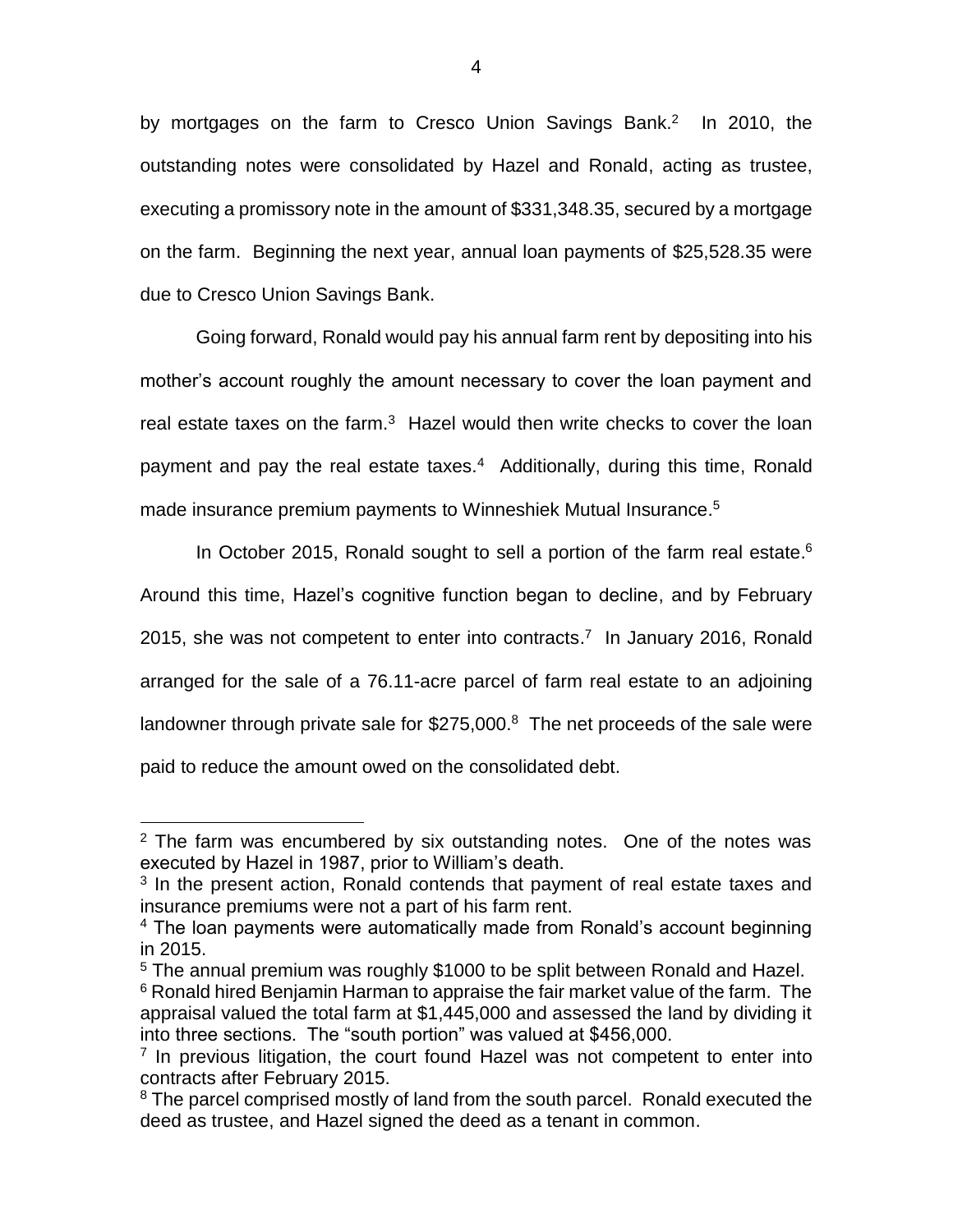On July 5, 2016, Hazel passed away. Hazel's last will and testament mirrored William's will, insofar as if Hazel survived William, the estate was to pass equally to the children. On July 6, Ronald petitioned to probate Hazel's estate, and he was appointed the executor of the estate.

The parties relevant to this appeal, mainly Ronald and his older brother Kenneth, have been involved in two previous court proceedings. The first occurred shortly before Hazel's death, wherein Kenneth brought an action against Ronald making claims of elder abuse and seeking the appointment of a guardian and conservator on behalf of Hazel. In late June 2016, the matter was resolved by the parties entering into a stipulation and agreement in which Kenneth agreed to dismiss his allegations of elder abuse in exchange for a court-appointed guardian and conservator for Hazel.<sup>9</sup>

The second action occurred after Hazel's death. Kenneth brought an action seeking to remove Ronald as executor and alleging Ronald breached his fiduciary duties as trustee by paying farm rent at less than market value and in selling the 76.11-acre parcel of land for less than its market value, among other things. The matter proceeded to trial.

The district court found Ronald breached his fiduciary duties in selling the 76.11-acre parcel. The court removed Ronald as trustee and Ronald was not compensated for his services. The court also found Ronald was not suitable to serve as executor of the estate and he was removed. The appellee in the present case, First Citizens Bank, was subsequently appointed executor and trustee. Each

 $\overline{a}$ 

5

<sup>&</sup>lt;sup>9</sup> Whitney Schiller was appointed as the temporary guardian for Hazel and Decorah Bank and Trust was appointed as conservator.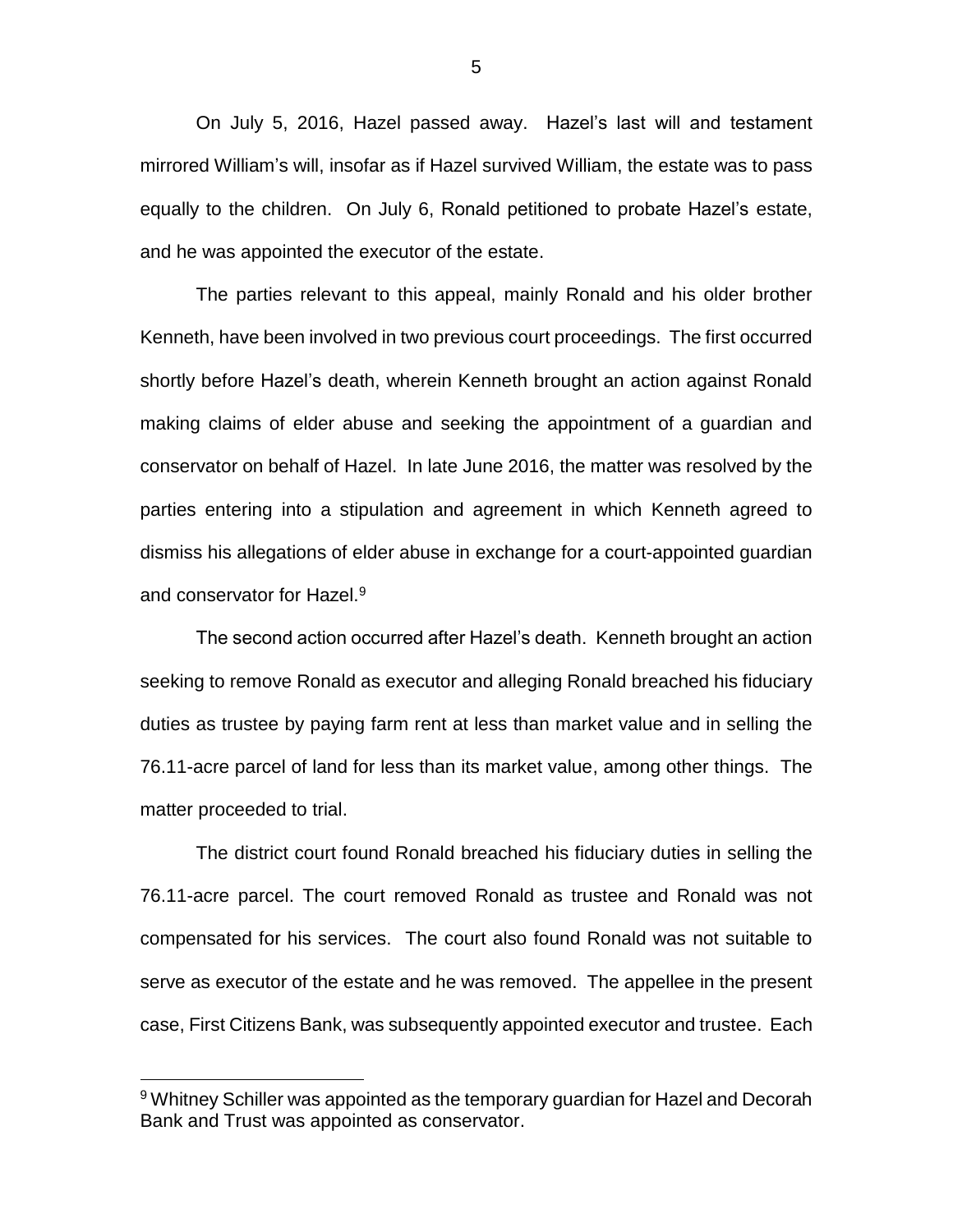party was ordered to pay their own attorney fees. The district court in the present case took judicial notice of the findings in the previous action.

The district court's findings in the earlier action include a provision stating, "Since becoming executor of the estate, Ronald has paid certain expenses from his own resources, as his mother's estate had insufficient cash assets to pay these obligations. The expenses he reports paying individually are the following:"

| <b>Funeral expenses</b>               | \$14,530.59                        |
|---------------------------------------|------------------------------------|
| Nursing home/medical expenses         | \$20,132.26                        |
| <b>Whitney Schiller</b>               | \$4107.28                          |
| <b>Erik Fern</b>                      | \$3000                             |
| <b>Miller Law</b>                     | \$15,541.00 (still owes \$4406.51) |
| Taxes and insurance                   | \$7951.61                          |
| Winneshiek Mutual payments (8/25/17 & | \$490.83                           |
| 8/29/17                               |                                    |
| Bank payment on loan 31011821         | \$28,785.28                        |
| TOTAL:                                | \$94,538.85                        |

## **II. Present Action**

 $\overline{a}$ 

On February 20, 2019, after he was removed as trustee and executor, Ronald filed claims in the pending estate proceedings for "expenditures that he has made on behalf of his mother and the William C. Bronner Family Trust on the dates indicated and in the amounts shown." To present his claims, Ronald attached to the filing a spreadsheet with seventy-eight entries, each with a corresponding date, description of the "company & service provided," and its cost. The entries are dated from August 20, 1999, to November 27, 2018, totaling \$199,941.86.<sup>10</sup>

<sup>&</sup>lt;sup>10</sup> The date of the second publication of Hazel's estate was July 20, 2016.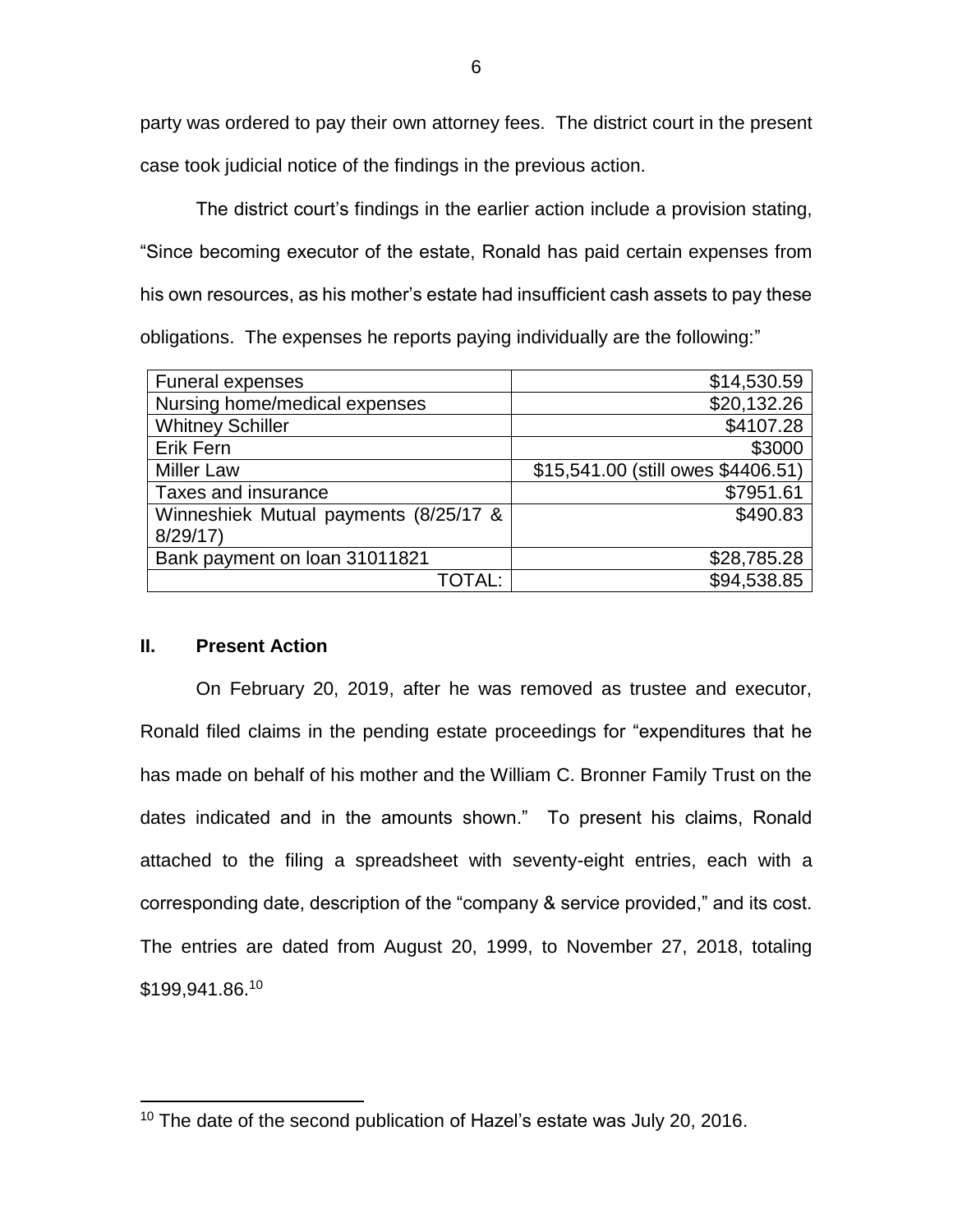The estate and Trust contested the claims, and the matter was set for hearing on August 29, 2019. In its written ruling, the district court denied all of Ronald's claims. The court found,

Ronald does not provide the Court with any legal authority or any legal basis upon which the Court can determine that Ronald may sustain claim against the Estate of Hazel Bronner or the Trust of William Bronner. He has not maintained his burden as a claimant in this matter to establish that his claim is justly due.

Ronald appeals the district court's ruling and Kenneth joins First Citizens Bank as appellee. In light of the facts established at trial, Ronald revised his claim on appeal with regard to some expenses. Ronald asks this court to "reverse the trial court's decision and find in favor of the Appellant's claim in the amount of \$172,665.03."<sup>11</sup> Ronald notes, "It was concluded in the evidence that the bank loan payment of \$28,785.28 should not be included in the claim and \$25,000.00 should be deducted. Similarly, the \$490.83 to Winneshiek Mutual and \$1786.00 to the Winneshiek County Treasurer should not be included."

# **III. Analysis**

 $\overline{a}$ 

# **A. Standard of Review**

We review contested claims in probate proceedings for corrections of errors of law. Iowa Code § 633.33 (2019) ("Actions . . . for the establishment of contested claims shall be triable in probate as law actions"); *see In re Est. of Voelker*, 252 N.W.2d 400, 402 (Iowa 1977). The district court's findings of fact have the effect of a special verdict and are binding on this court if supported by substantial

<sup>&</sup>lt;sup>11</sup> Ronald calculates this amount, stating, "\$199.941.86 minus the \$25,000.00 rent payment, \$1786.00 to Winneshiek County Treasurer and \$490.83 Winneshiek Mutual Insurance Payments."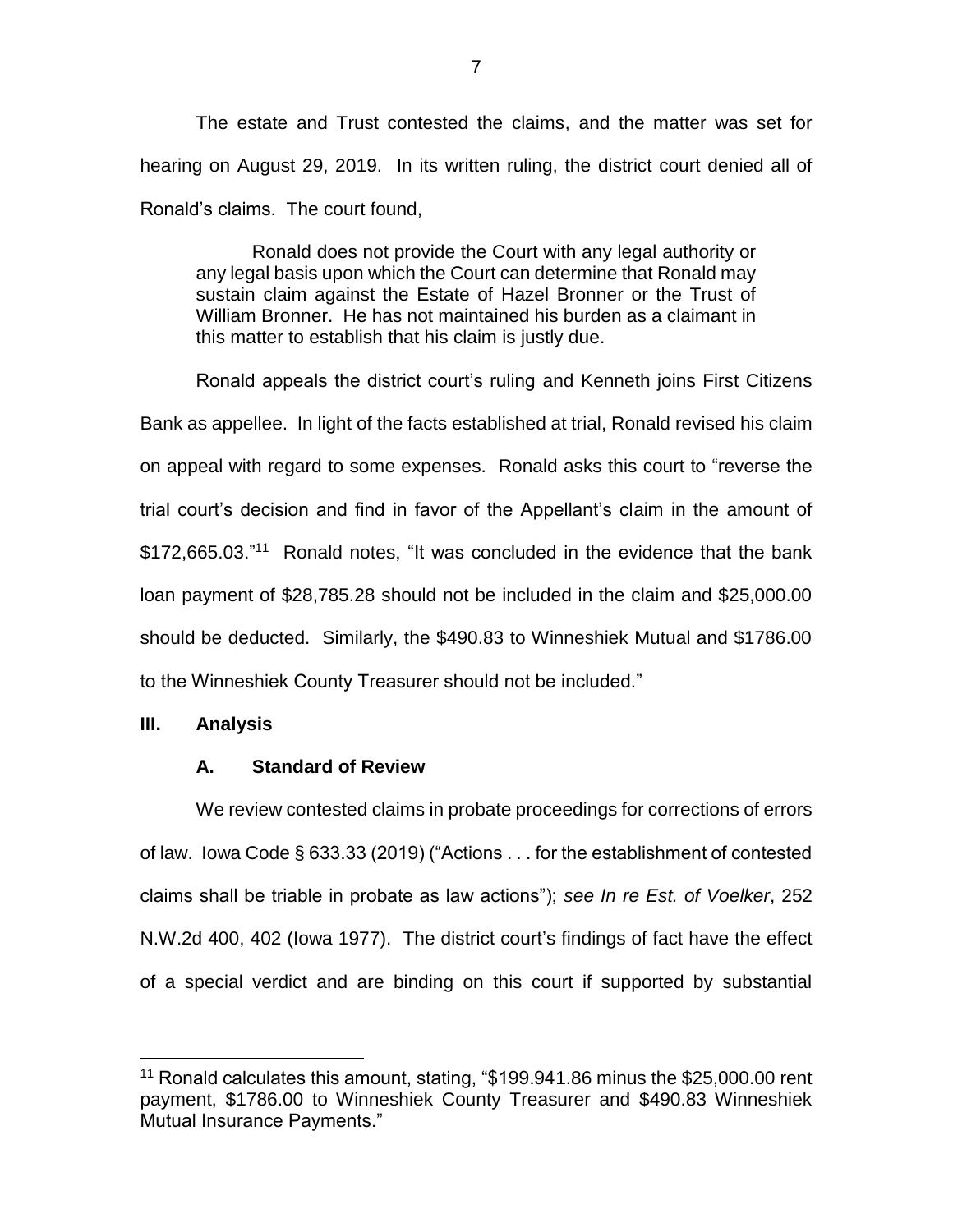evidence. *See* Iowa Code § 633.33; Iowa Rs. App. P. 6.907, 6.904(3)(a). "In determining whether substantial evidence exists, we view the evidence in the light most favorable to the district court's judgment." *Chrysler Fin. Co. v. Bergstrom*, 703 N.W.2d 415, 418 (Iowa 2005).

In a probate action tried at law, the claimant must prove their claim by a preponderance of the evidence. *Carlson v. Bankers Tr. Co.*, 50 N.W.2d 1, 6 (Iowa 1951) ("In such a probate action as this, tried as an ordinary action at law, only a preponderance of evidence is required."); *In re Newson's Est.*, 219 N.W. 305, 310 (Iowa 1928); *In re Est. of Dolmage*, 213 N.W. 380, 382–83 (Iowa 1927) (discussing the burden of proof in equity actions and at law actions). "[W]hen a trial court finds the facts against the party having the burden of persuasion, we reverse on the facts only if that party proved his case as a matter of law." *In re Est. of Gauch*, 308 N.W.2d 88, 91 (Iowa 1981). "We will conclude a party has carried such a burden only when the evidence is so overwhelming that only one reasonable inference on each critical fact issue can be drawn." *Schmitz v. Crotty*, 528 N.W.2d 112, 115 (Iowa 1995).

#### **B. Ronald's Claims**

Ronald's seventy-eight individual claims arise from various invoices directed at him, his mother, or Hazel's estate, as well as checks written by him or Hazel for various expenses, some of which correspond to the expenses noted in the earlier district court order. Ronald's claims may be fairly categorized as (1) farm maintenance/capital improvements, (2) taxes and insurance, (3) costs of appraisal, (4) costs associated with prior litigation, and (5) funeral and nursing home/medical expenses.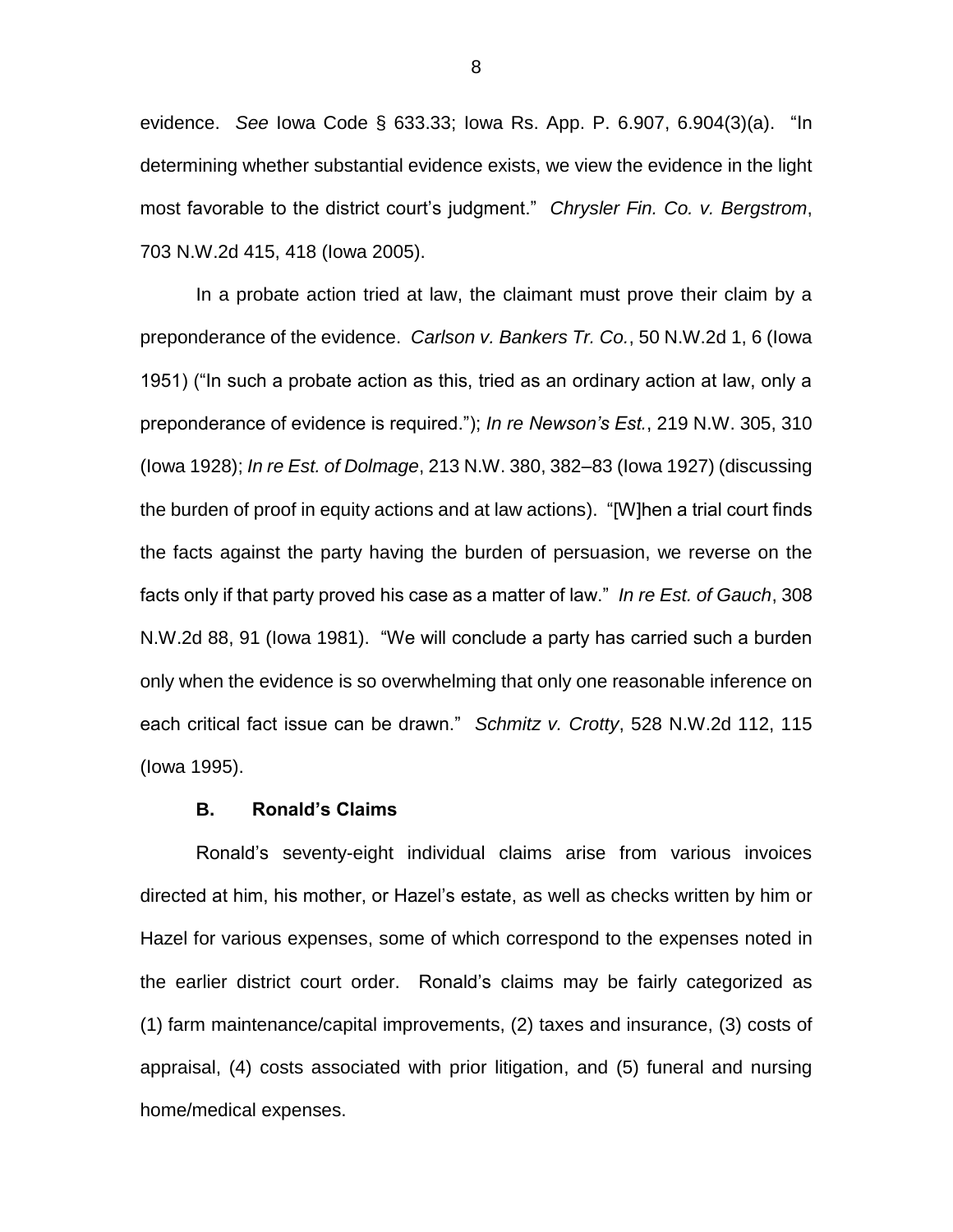## 1. Farm Maintenance/Capital Improvements

Ronald's claims of reimbursement include twenty-seven invoices he asserts represent expenses he paid from 1999 through 2018 to maintain and improve the farm and for which he had an implied agreement with his mother that he would be paid back. Generally, the invoices are directed to Ronald and are for things such as building materials, rock, and water management systems. Ronald contends that because his mother had little funds to cover the expenses, he paid them on his mother's behalf. Ronald argues that the invoices directed to him, coupled with his testimony that he paid the expenses with an implied understanding of repayment, establish his claims.

The district court denied Ronald's claims for farm maintenance expenses, finding he had not established his claims were "justly due" because he had not shown that he himself had paid the expenses or established there was an expectation of repayment between himself, his mother, or the Trust. *See In re Est. of LeClere v. LeClere*, No. 10-0337, 2010 WL 3503809, at \*3 (Iowa Ct. App. Sept. 9, 2010) ("To be considered an allowable claim, the amount sought from the estate must be 'justly due.'" (citation omitted)); *In re Est. of Loy*, No. 12-0766, 2013 WL 1759930, at \*4 (Iowa Ct. App. April 24, 2013) ("The estate shall not allow a claim unless the amount is justly due." (quotation omitted)).

The various invoices, receipts, and checks presented by Ronald suggest that certain expenses were incurred and paid to make capital improvements on the farm. However, they do not conclusively prove he personally paid the expenses with an understanding of reimbursement. *See In re Gollobit's Est.*, 3 N.W.2d 191,

9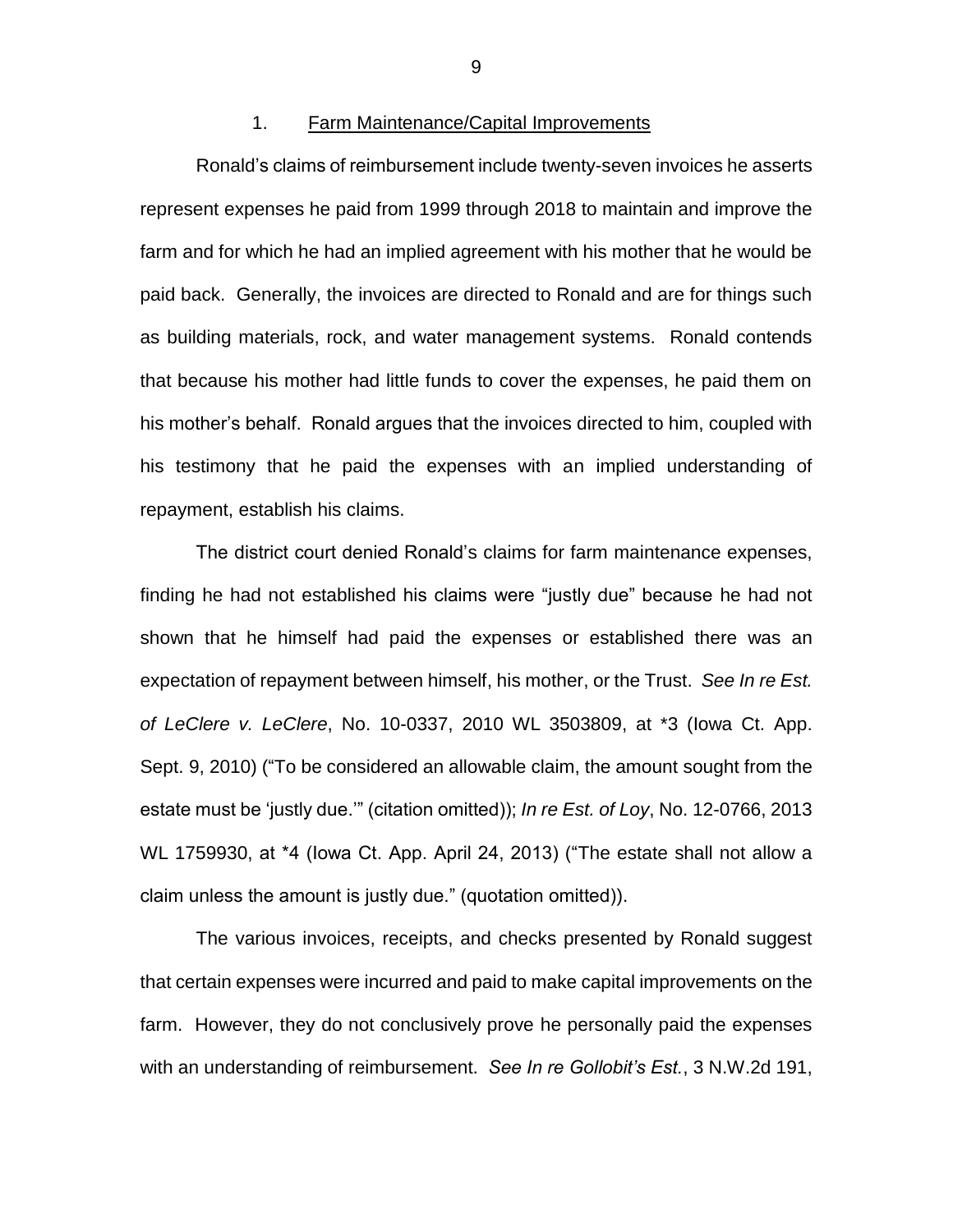193 (Iowa 1942) ("We have always held . . . that a check drawn . . . is no more than a receipt and as such is susceptible of explanation . . . .").

Ronald testified his mother was aware he was spending money to improve the farm and that there was an implied understanding he would be paid back, but he was unable to clearly articulate how the expenses arose and whether they were attributable to Hazel, the Trust, or his own farming operations.

Ronald argues the testimony is uncontested and the nature and circumstances of the expenses should establish his claims. However, the Iowa Supreme Court has stated of a claimant's testimony that an agreement existed between himself and the deceased,

It is incumbent on the court to look upon such evidence with great jealousy, and to weigh it in the most scrupulous manner, to see what is the character and position of the witnesses generally, and whether they are corroborated to such an extent as to secure confidence that they are telling the truth.

*Holmes v. Connable*, 82 N.W. 780, 781 (Iowa 1900) (quoting *Wallace v. Rappleye*,

103 Ill. 229, 241 (Ill. 1882)); *In re Larsen's Est*., 15 N.W.2d 919, 921 (Iowa 1944)

("Testimony of this sort is to be cautiously received.").

Further, the district court did not find Ronald's testimony credible, stating,

Most importantly, this Court did not find Ronald credible as to his assertions that he paid certain bills on behalf of his mother, that he made certain deposits to his mother's account for which he is due reimbursement or that there was any expectation between himself and his mother or between Ronald and the Trust that reimbursement would be made for those items that Ronald may have paid with regard to farm maintenance or management.

It is for the district court "to determine the credibility of witnesses and the weight of

the evidence." *Roth v. Headlee*, 29 N.W.2d 923, 924 (Iowa 1947). Unless Ronald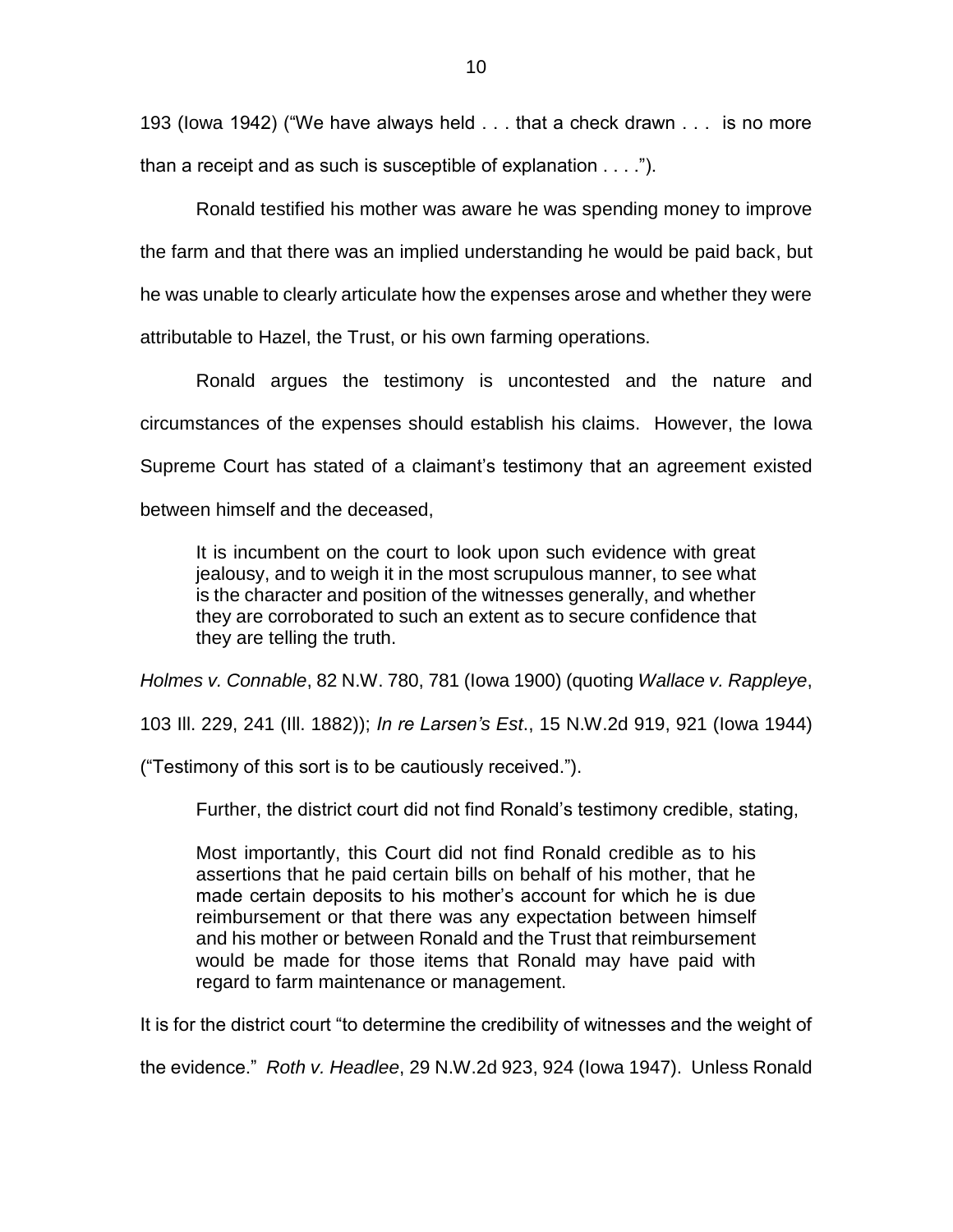established his claims as a matter of law, we are bound by the district court's determination. *Id.* 

Ronald makes claims for farming expenses beginning in 1999 through 2018. It is uncontested that Hazel had stopped working on the farm by 1998 and relied on farm rent as income. During this time, Ronald was renting the land from his mother and the Trust and maintaining his own farming operation on the land. The majority of expenses incurred were for improvements to outbuildings, water and electric systems, road and land maintenance, or the household, all of which Ronald used in his own farming operations or otherwise benefitted from. *See Soderland v. Graeber*, 180 N.W.2d 745, 746 (Iowa 1921) (explaining that to establish a claim against his mother's estate the claimant-son must rebut the presumption of gratuitous services by showing an agreement of reimbursement); *In re Est. of Thole*, No. 16-0009, 2016 WL 4384863, at \*2 (Iowa Ct. App. Aug. 17, 2016) (affirming the district court's denial of a son's claim seeking reimbursement for payment of property taxes made after the mother's death, agreeing the son voluntarily conferred benefit onto the estate for which it did not request or knowingly accept).

Ronald submitted records of deposits into his mother's account, which he asserts represent advancement of payment for some of these expenses. However, the deposits into Hazel's account offer no further proof that Ronald paid the farm maintenance expenses or advanced payment to Hazel for them with the expectation of repayment. The amounts deposited do not correspond with the costs of the various expenses but are payments in amounts roughly equal to the annual debt payment and real estate taxes or insurance premiums.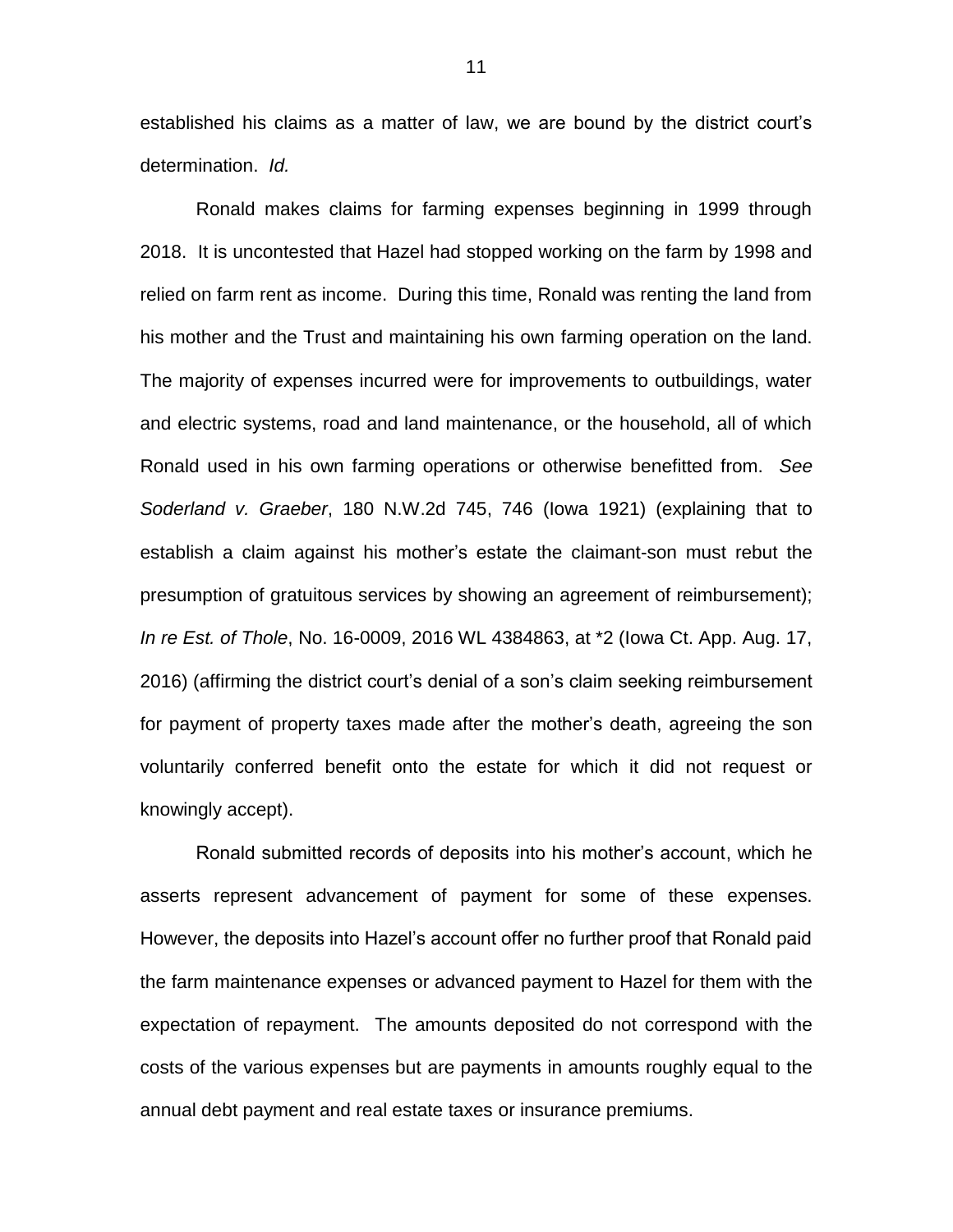Ronald's assertions that the deposits represent anything other than rent are discredited by his own admissions. At trial on direct examination, Ronald initially claimed a 2017 payment of \$25,000 was to pay his mother's debt and was not to be considered payment of farm rent; however, on cross-examination, Ronald admitted he never paid farm rent in 2017, and in closing arguments, conceded that the payment should be credited towards rent and not considered an advancement.

Further, in his trial brief from the second prior proceeding, Ronald characterized his payment of various expenses as a part of his farm rent, stating, "Ron went in annually [to the bank] from 2011–2015 and paid his mother's bank debt bill, real estate taxes and *other miscellaneous expenses* for farm rent." (emphasis added). Additionally, in his post-trial brief from the litigation, Ronald stated, "It was the efforts of Ron and the payment of the rent plus payment of the real estate taxes and *other miscellaneous expenses* as farm rent that kept the bank satisfied." (emphasis added).

We find substantial evidence supports the district court's conclusion that Ronald did not establish his claims for farm maintenance expenses. The invoices submitted by Ronald do not establish that he paid the expenses. Ronald's testimony alone does not establish an implied agreement for reimbursement. Many of the capital expenditures and improvements benefited his own farming operation. The district court's finding that Ronald's testimony was not credible is supported by the record, including his contradictory characterizations of what was included in his rent.

We affirm the district court's denial of Ronald's claims for farm maintenance expenses. *See Loy*, 2013 WL 1759930, at \*4 (affirming the district court's denial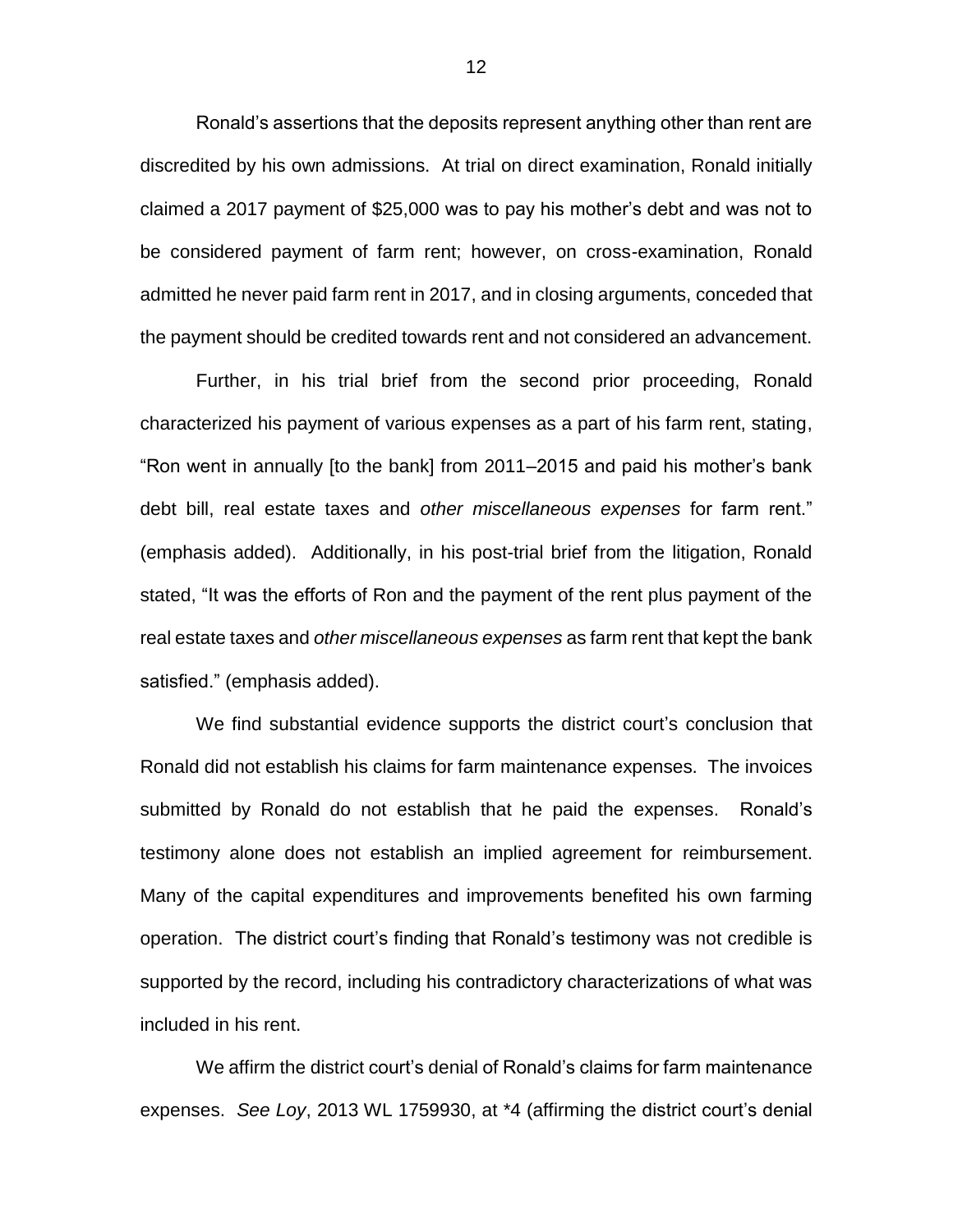of a son's claim for reimbursement of farm expenses from the father's estate where evidence indicated deposits were made pertinent to farm expenses but the district court found the son's testimony "self-serving, unsubstantiated, and unreliable," denying the claims because the son "did not present credible evidence the estate owed him the amounts claimed").

### 2. Tax and Insurance Payments

Ronald has made claims for payments of real estate taxes and farm insurance premiums. According to Ronald, prior to his mother's death, he and his mother engaged in a similar series of transactions for paying real estate taxes and insurance premiums as they did for Ronald's rent and the servicing of the farm debt. Ronald asserts these deposits and payments were not a part of the rent he owed but were advanced to his mother with an expectation of repayment because she had insufficient funds to cover the expenses. Additionally, Ronald seeks reimbursement for direct payments of taxes and insurance that occurred after his mother's passing that he claims to have made on behalf of the estate.

Prior to Hazel's passing, from 2010–14, there is evidence that Ronald deposited roughly \$4000 into his mother's account on an annual basis to cover real estate taxes. However, these payments were often made near the same time as rent payments, and Ronald's own admissions indicate these expenses were to be considered a part of his farm rent. As noted, in previous litigation, Ronald explicitly characterized his rent to include tax and insurance payments.<sup>12</sup> Ronald's

 $12$  In Ronald's deposition from the second action, Ronald stated he paid "[r]oughly 30,000 a year plus the taxes I think it—taxes were 4,200—\$4,200" in rent. Additionally, Ronald's trial brief from the litigation states in pertinent parts: "[Ronald] also paid taxes, insurance and the like as rent," "he also paid real estate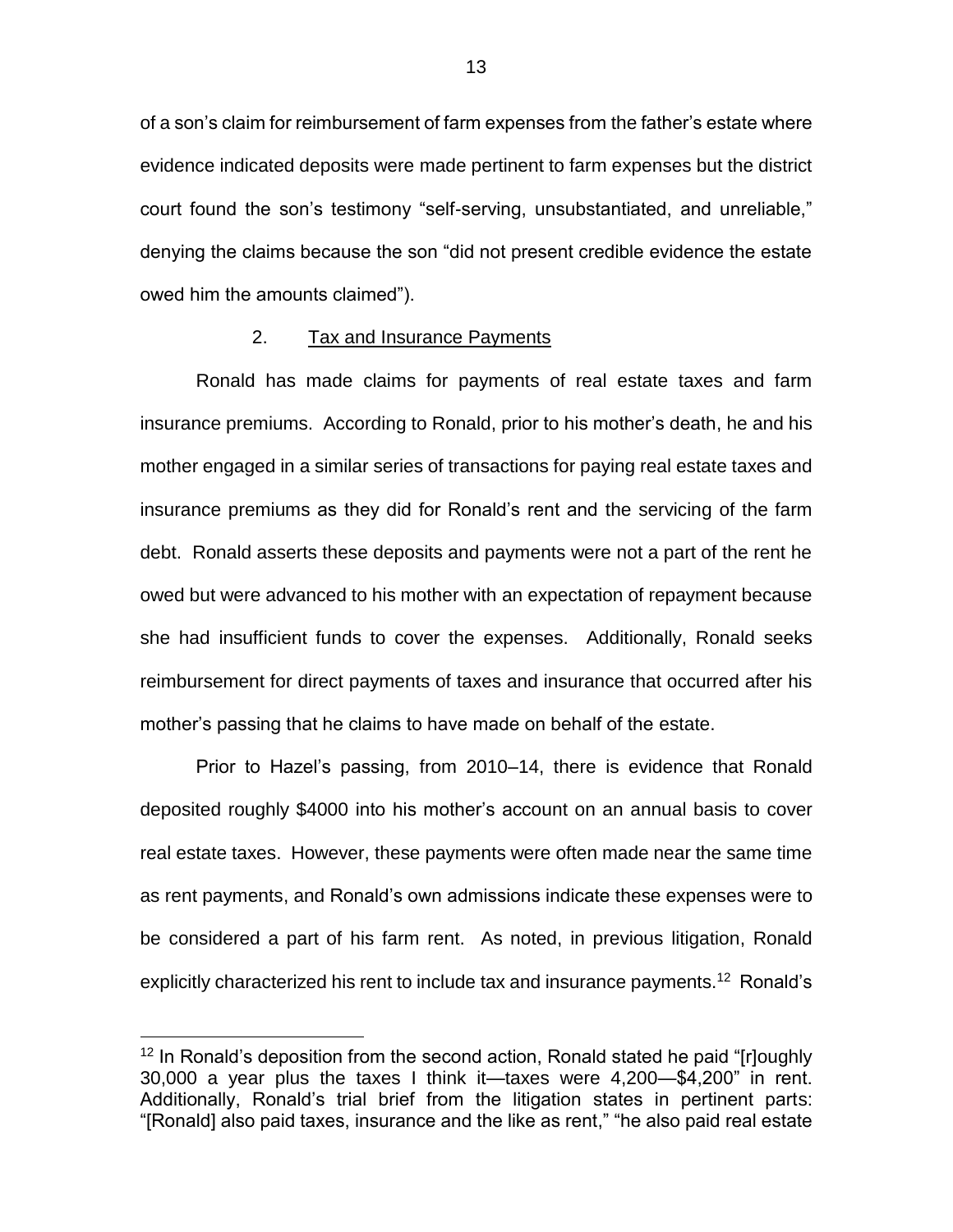attorney acknowledged this in the present case during his rebuttal to the estate's

closing argument, stating,

And it does appear in [the prior district court] findings that those real estate payments were included as rent, for instance, the 2014 one is precisely what was paid for real estate taxes.

So if–if during the periods of time in question, if the real estate–if the real estate taxes are included then and the calculations are removed from the claims because they were applied to rent, then that would seem to be consistent with the previous findings, but nothing beyond that.

Ronald is not entitled to reimbursement for his payment of farm rent. As the

district court noted,

 $\overline{a}$ 

Paying Ronald's claim for repayment of those payments would essentially mean paying him back rent he owed to his mother. Indeed, some of the claims Ronald now puts forth for reimbursement could be characterized as a form of "double-dipping" as he received the benefits of the payments made, but now want to be reimbursed.

Ronald also seeks reimbursement for direct payments of tax and insurance

expenses he claims to have made after his mother's death. However, checks and

bank records presented by the estate clearly show that many of the claims Ronald

is seeking reimbursement for were, in fact, paid by the estate. Further, at trial,

under cross-examination, Ronald admitted that he did not pay some of these

expenses and incorrectly included them in his claims.

For instance, Ronald made a claim for a tax payment dated September 14,

2016, in the amount of \$1717.00. He offered exhibit WW in support of the claim,

taxes as part of his rent," "Ron went in annually from 2011-2015 and paid his mother's bank debt bill, real estate taxes and other miscellaneous expenses for farm rent." His trial brief also states the tax records of Hazel and Ronald both reflect that Ronald paid \$4184 in 2014 as farm rent. Finally, as previously noted, Ronald's post-trial brief from the litigation states in pertinent part, "payment of the real estate taxes and other miscellaneous expenses as farm rent."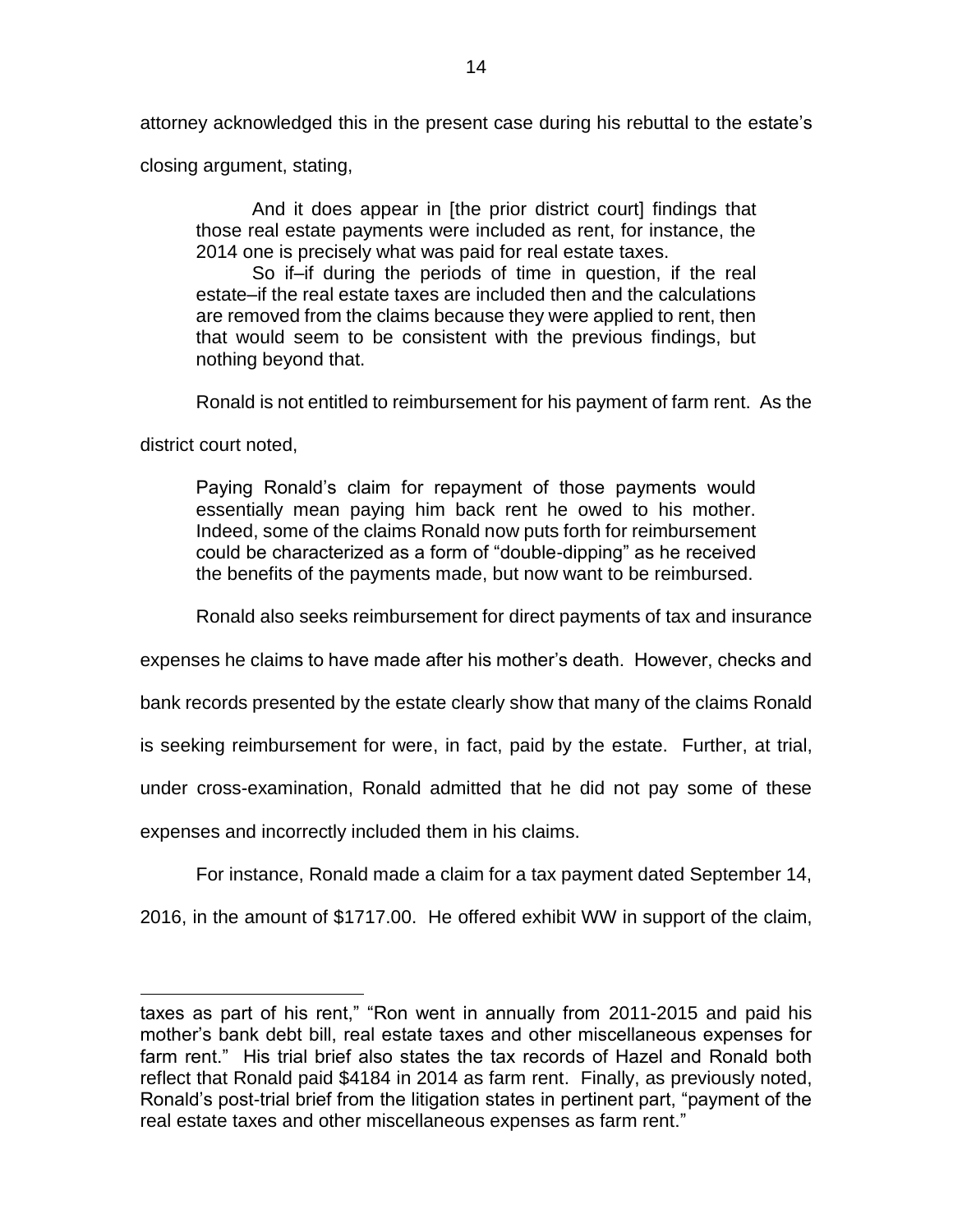a receipt from the Winneshiek County Treasurer; however, the document states that payment was received from the estate. Indeed, bank records presented by the estate confirm the check was issued from the estate's bank account, and Ronald did not pay it.

A similar pattern emerges in regards to insurance payments. Ronald made a claim for \$473.69 to Winneshiek Mutual dated August 24, 2017, and offered exhibit DDD, an invoice indicating payment dated the same. However, the estate presented a check showing that payment was made by the estate. Similarly, Ronald made a claim for \$483.65 dated August 23, 2018, and offered exhibit III, an invoice indicating payment was made. However, the estate offered a check showing it was the estate that made the payment.

Additionally, included in Ronald's claims is an entry for \$1940.48 to Winneshiek Mutual on November 28, 2017. To support the claim, Ronald offered exhibit FFF; however, the submitted document is not an invoice or receipt of any payment made. It is a summary of the farm insurance policy, and the \$1940.48 amount represents the annual premium on the policy. At trial, on crossexamination, Ronald acknowledged the exhibit was not an invoice, he did not pay anything in relation to the document, and it should not be included in his claims.

Finally, Ronald made a claim for \$525.67 dated November 27, 2018, and offered exhibit JJJ, an invoice indicating payment was made on that date. However, at trial, Ronald testified that he did not personally pay this expense and incorrectly included them in his claims, stating, "I never paid nothing after–you know, after she passed away really, unless I used the bank's–the made-out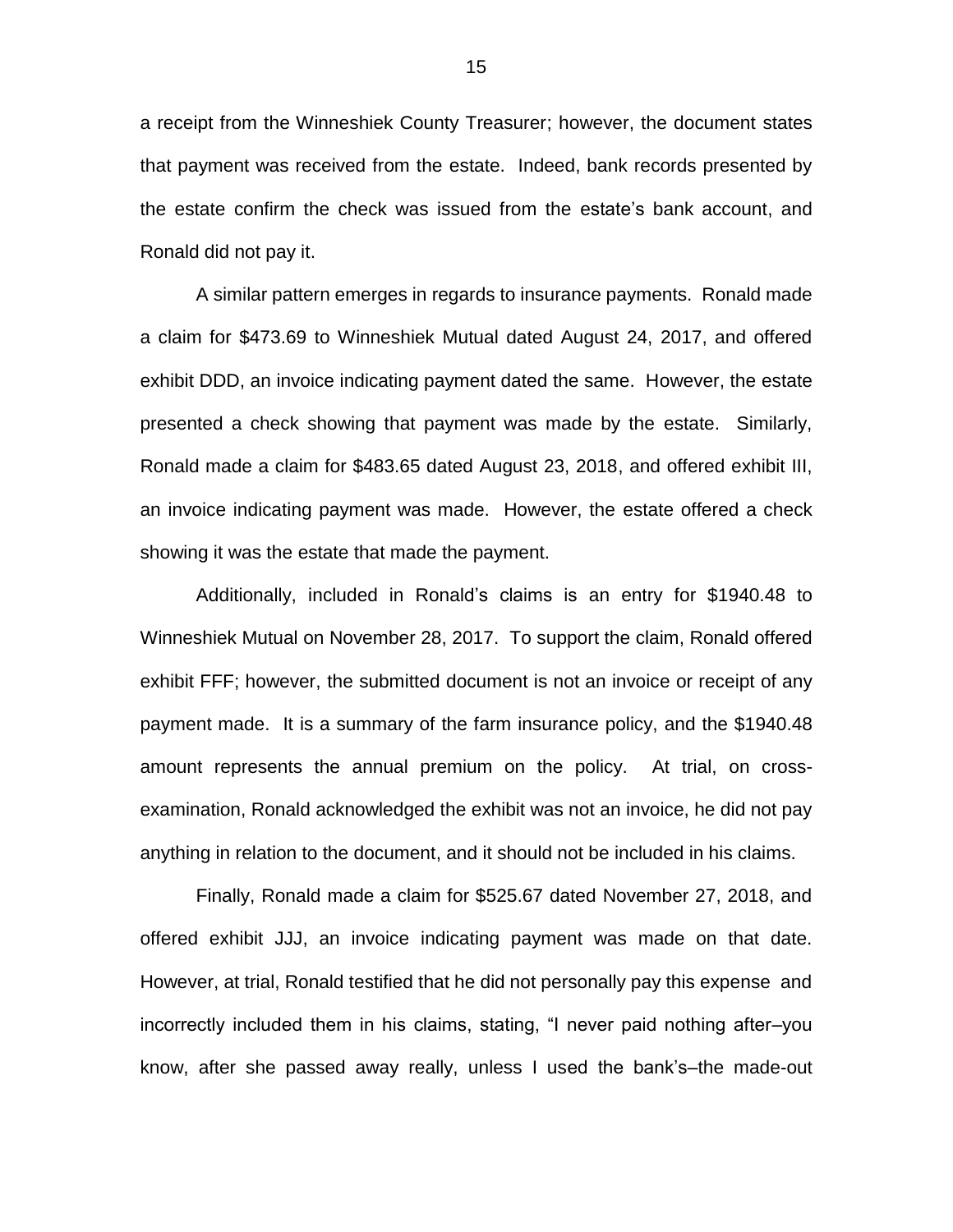checks." In closing arguments, Ronald's attorney conceded that this claim should not be included.

Despite many of his initial claims being revealed as unsubstantiated, Ronald urges that his inclusion of a few erroneous claims does not discredit his claim altogether but that his claims "can be mathematically easily adjusted." However, our review is for corrections of law; the district court's denial of all of Ronald's claims is binding unless it is not supported by substantial evidence. *See Griffiths v. Smith*, 183 N.W. 600, 602 (Iowa 1921) ("This court cannot undertake, on its own motion and without evidence on the subject, to reduce the allowance. The proceeding is at law, and the findings of the trial court have all the force and effect of a jury verdict.").

We find substantial evidence supports the district court's conclusion that Ronald has not established he is entitled to reimbursement for taxes and insurance expenses. Ronald's own admissions indicate that deposits made to his mother's account were for payment of farm rent for which he is not entitled to reimbursement. The invoices and statements offered by Ronald do not establish he made the payments, and his claims are discredited by his own admissions and proof that some were paid by the estate. We affirm the district court's denial of Ronald's claims for tax and insurance expenses.

### 3. Cost of Appraisal

Ronald's claims include expenses incurred in appraising the farm real estate and in anticipation of the sale of the 76.11-acre parcel. Ronald submitted invoices directed to him as trustee related to the 76.11-acre parcel for appraisal services, a land survey, and a title and abstract. Additionally, Ronald made a claim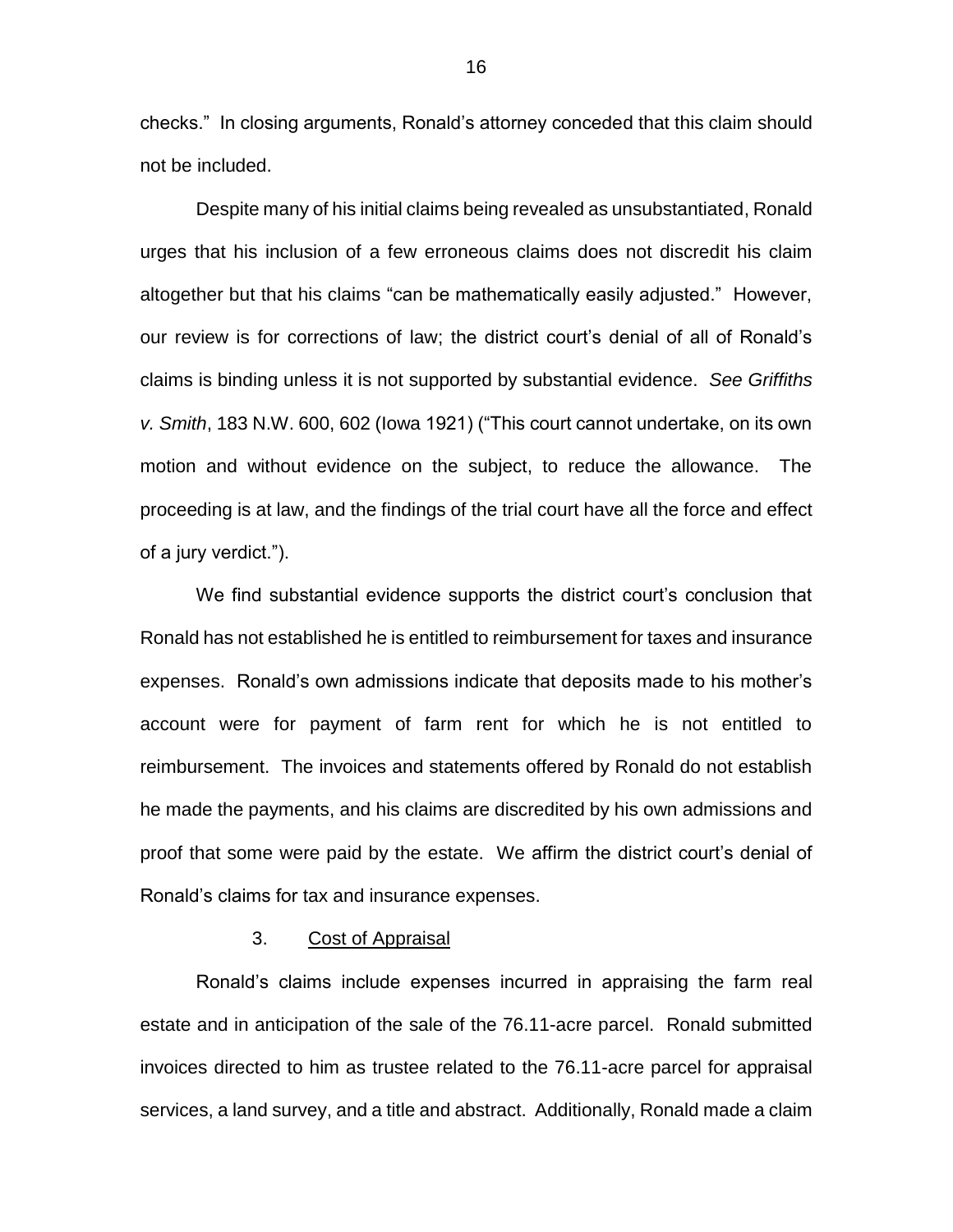for a later appraisal, which was relied upon in the estate's report and inventory<sup>13</sup> and includes appraisal of a separate ten-acre parcel Ronald had planned to sell for his own benefit.

The district court denied Ronald's claims finding, "Ronald asserts claims that are in disregard to [the] prior ruling . . . ." and noting, "[Ronald] also wants reimbursement for appraisal expenses for appraisals that were undertaken at his request for his benefit and with no identifiable benefit to [his] mother or the Trust."

As noted, the sale of the 76.11-acre parcel was found to be below the fair market value, and Ronald breached his fiduciary duties as trustee by executing it. As a result of the improper sale, Ronald was removed as trustee and ordered not to be compensated for his services. The related invoices Ronald submitted are directed to him as trustee. During the time of the sale of the 76.11-acre parcel and going forward, Hazel was not competent to enter into contracts. The subsequent appraisal was Ronald's own initiative not undertaken with respect to his duties as executor, and the contemplated sale of a ten-acre parcel was for his own benefit. *See Est. of Thole*, 2016 WL 4384863, at \*2 (agreeing son acted officiously in conferring benefit estate did not request or knowingly accept).

We find substantial evidence supports the district court's conclusion and affirm the denial of Ronald's claims for appraisal costs. *Est. of LeClere*, 2010 WL  $3503809$  at  $3 - 4$  (affirming the district court's denial of the testator's son's claim for reimbursement from his mother's estate for the cost of a land survey he

<sup>&</sup>lt;sup>13</sup> Ronald, as executor, filed the report and inventory for the estate on September 6, 2016. The report values the farm real estate using the later appraisal. However, the effective date of the appraisal is March 11, 2016, approximately four months before Hazel's death.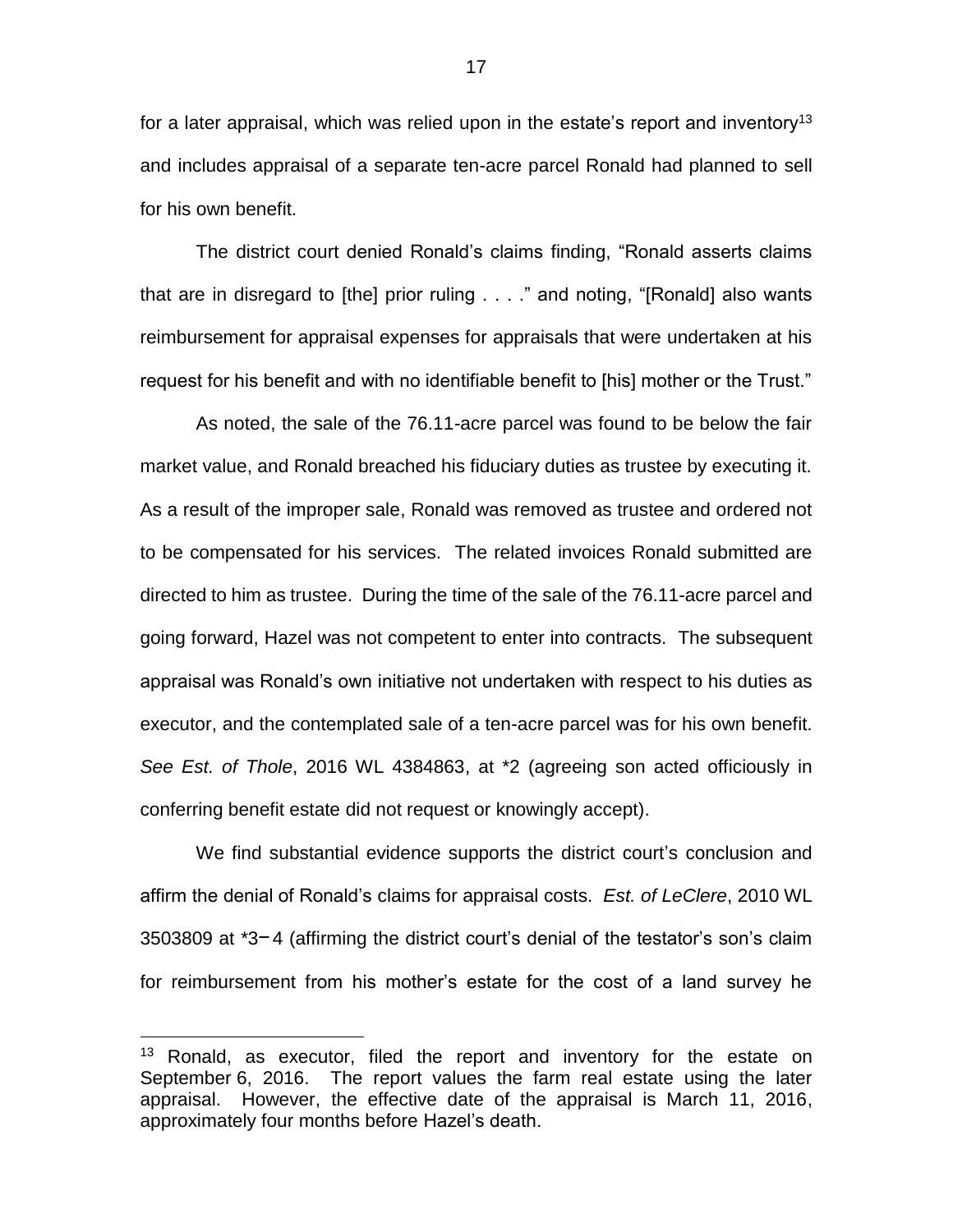commissioned three years prior to her death, finding that absent any provision in the probate code authorizing repayment and no evidence the mother agreed to reimburse the son, the claim was unestablished).

# 4. Costs Associated with Prior Litigation

Ronald made four claims related to legal expenses he incurred during the prior proceedings previously discussed. The district court denied these claims, finding, "Ronald asks for reimbursement from the Estate for certain expenses he was court-ordered to pay as part of prior litigation."

Ronald's first two claims arise directly from the earliest litigation shortly before Hazel's death. Pursuant to the stipulation entered into by the parties, the court-appointed conservator was "directed to pay court costs and all attorney fees for Whitney Schiller" and "\$3,000.00 in attorney fees" to each parties' attorney's law firm. Despite the court order, Ronald seeks reimbursement of \$4107.28 for Whitney Shiller's guardian ad litem fees and \$3000.00 for payment to Kenneth's attorney. 14 Ronald presented a letter indicating that payment to Kenneth's attorney was issued on his check, but he had no duty to make this payment, and it does not conclusively entitle him to reimbursement. *See Est. of Thole*, 2016 WL 4384863, at \*2.

<sup>&</sup>lt;sup>14</sup> In support of his claims, Ronald submitted exhibit RR, Schiller's statement of fees filed with the court. Additionally, Ronald submitted exhibit PP, a letter from his attorney to Kenneth's attorney. The letter states in part, "This is a Ron Bronner check, but the banker recommended that Ron simply pay the bills in order to make sure they are done and out of the way with the expectation that they will in turn be included in the bank loan against Hazel's farm real estate." The record offers little further explanation with regard to this payment and the indicated arrangement between Ronald, Hazel's conservatorship, the banker responsible for Hazel's conservatorship, and an apparent future bank loan against Hazel's real estate.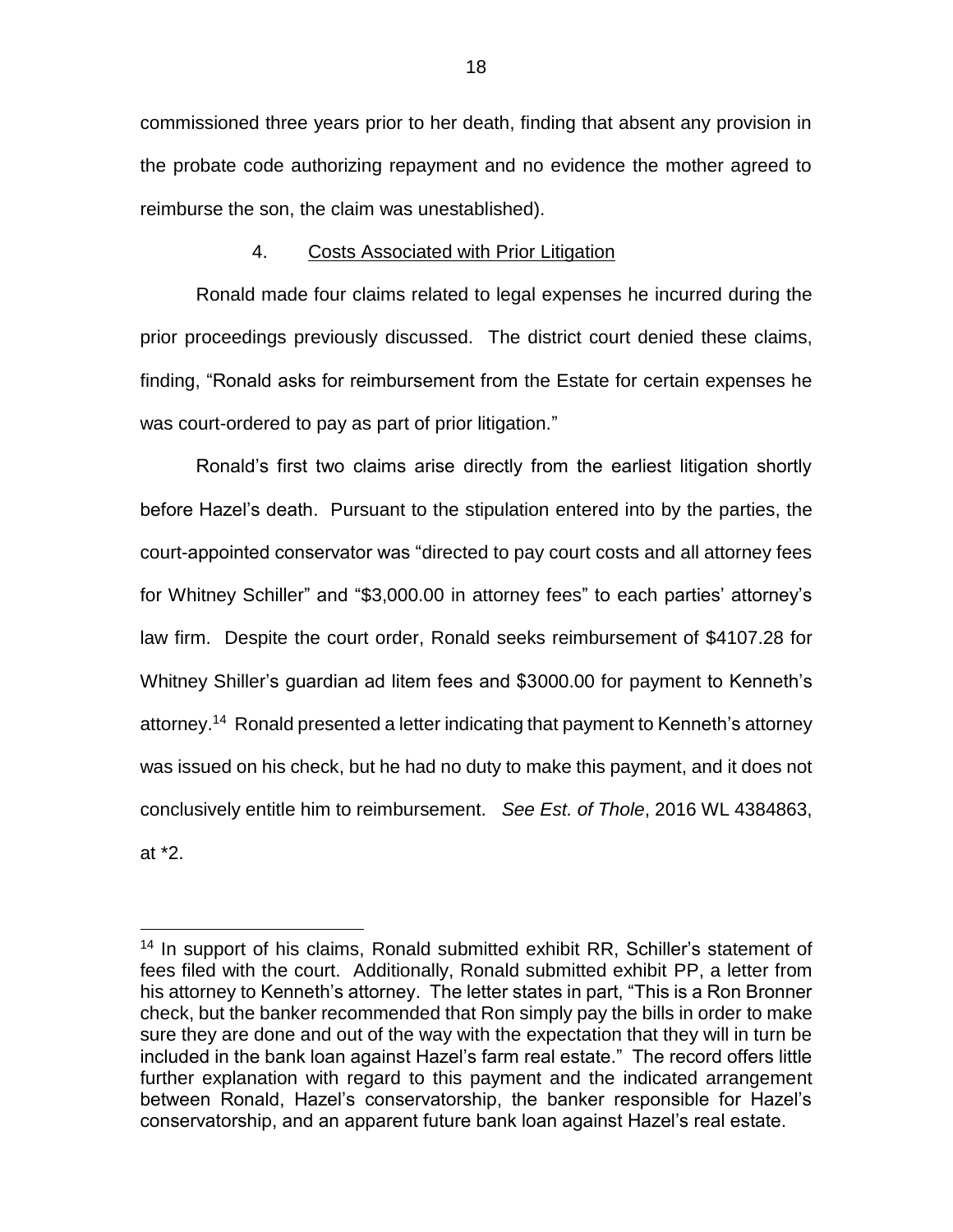Ronald's other two claims for legal fees are both directed at the "Miller Law Firm."<sup>15</sup> To support these claims, Ronald offered exhibit HHH, a statement of account from Miller Law for services rendered beginning April 7, 2016, through January 7, 2019. The statement lists services provided through the prior two actions and up until shortly before Ronald filed his claims in the present case.

The document states total services rendered as \$38,744.95 and total payments made as \$15,541.00, leaving a remaining balance of \$23,203.95. Ronald seeks reimbursement in the amount of \$11,113.60 for fees allegedly already paid and \$23,203.95 for fees outstanding.

Ronald asserts "that [the prior district court's] rulings have already established a legal basis for reimbursing Ron for . . . the legal expenses from family litigation brought by his brother, Kenneth against Ron as the trustee and on behalf of his mother."<sup>16</sup> However, Ronald has not adequately explained which costs and payments detailed in the statement of services are attributable to the amounts denoted in the district court's order, how they are to be allocated between the litigation involving Hazel's care and the subsequent proceedings, or how these amounts relate to Ronald's claims of \$11,113.60 for fees already paid and  $$23,203.95$  for fees outstanding.<sup>17</sup>

<sup>&</sup>lt;sup>15</sup> We note that Ronald has been represented by the "Miller Law Firm" throughout the discussed litigation and continues to be on appeal.

<sup>&</sup>lt;sup>16</sup> The previous district court's order states the amount related to Miller Law as "\$15,541.00 (still owes \$4,406.51)."

<sup>&</sup>lt;sup>17</sup> In his Rule 1.904 brief, Ronald attempts to clarify by stating, "The Miller Law Firm expenses appear as Exhibit HHH as \$11,113.60 and [the district court] had previously ruled that there was \$15,541.00 with \$4,406.51 still owed. The lower amount are those fees specifically associated with the case involving Hazel, Hazel's guardianship and Ron's job as trustee and executor . . . ." However, this explanation is unclear as to which "lower amount" Ronald is referencing, the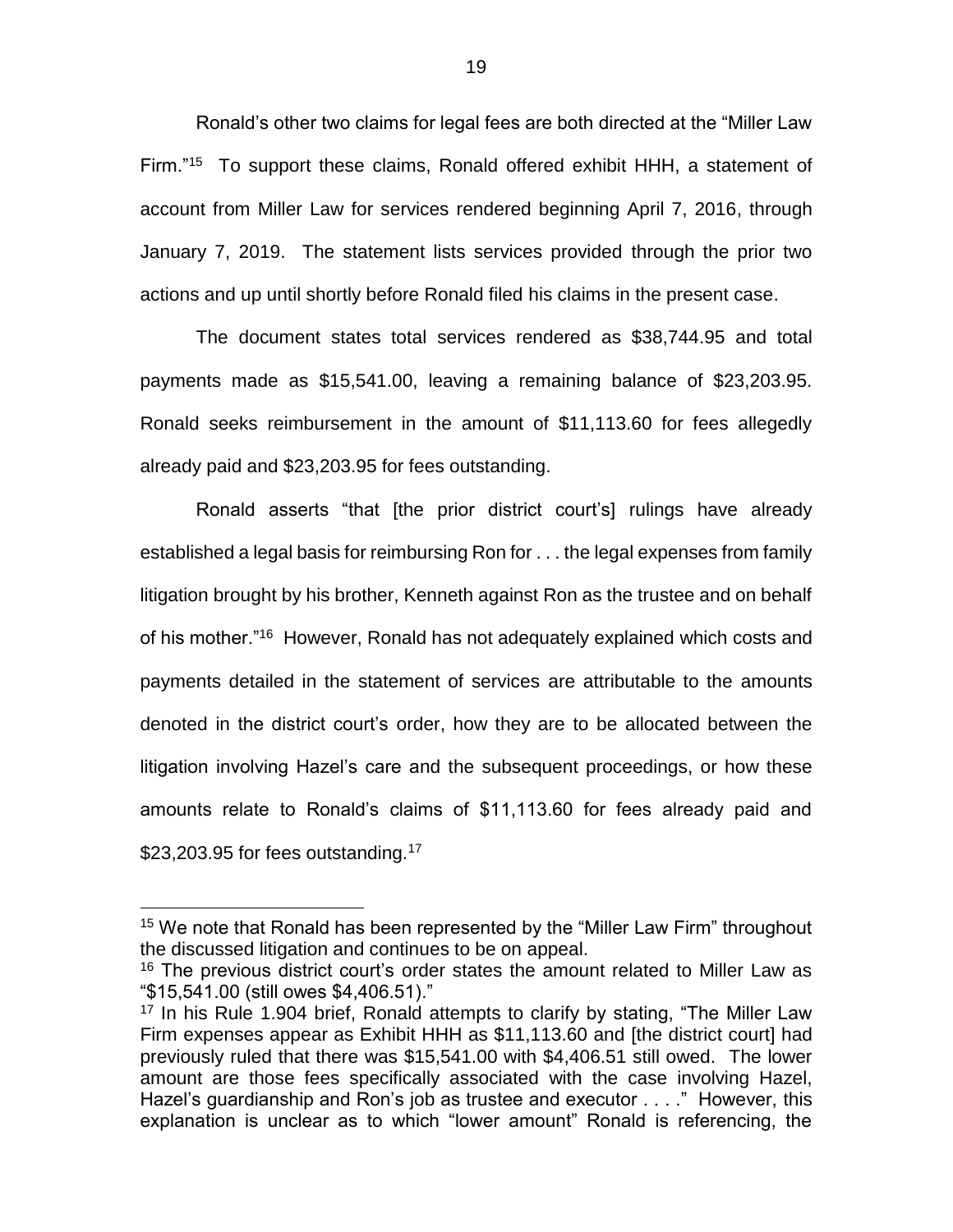In the second action, the district court ordered that each party pay their own attorney fees. Through his two claims directed at Miller Law, Ronald is seeking an amount equal to the total bill for services rendered, less \$4427.40. Presumably, the lesser amount claimed represents a portion of the payment made for which Ronald concedes he is not entitled to reimbursement. However, Ronald does not clearly explain what the  $$4427.40$  deduction is attributable to.<sup>18</sup> The testimony elicited by Ronald's attorney at trial seems to indicate that his claims for reimbursement are directed at the first litigation, and the \$11,113.60 amount represents these costs. However, Ronald also seeks \$23,203.95 for unpaid legal fees, an amount equal to the total outstanding balance due to Miller Law.<sup>19</sup> These fees include those incurred during the second action in which the district court ordered that each party pay their own legal fees.

Ronald has not demonstrated how his claims are to be allocated between the previous actions, and when his claims are considered together, he seeks payment for legal services he was ordered to pay. We find substantial evidence supports the district court's conclusion that Ronald has not established he is entitled to reimbursement for legal expenses.

<sup>\$4406.51</sup> with respect to the \$15,541.00 in the order itself, or Ronald's claim of \$11,113.60 with respect to \$15,541.00. It is also unclear whether the amount is only attributable to the first action, as the explanation states the case was brought against Ronald in his role as executor.

 $18$  We note the difference does not precisely align with the \$4406.51 amount denoted as still owing in the district court's findings.

<sup>&</sup>lt;sup>19</sup> Total services rendered \$38,733.95, less \$15,541.00 already paid. We note the amount paid is equal to the amount the district court noted Ronald reported incurring at the time of the second action.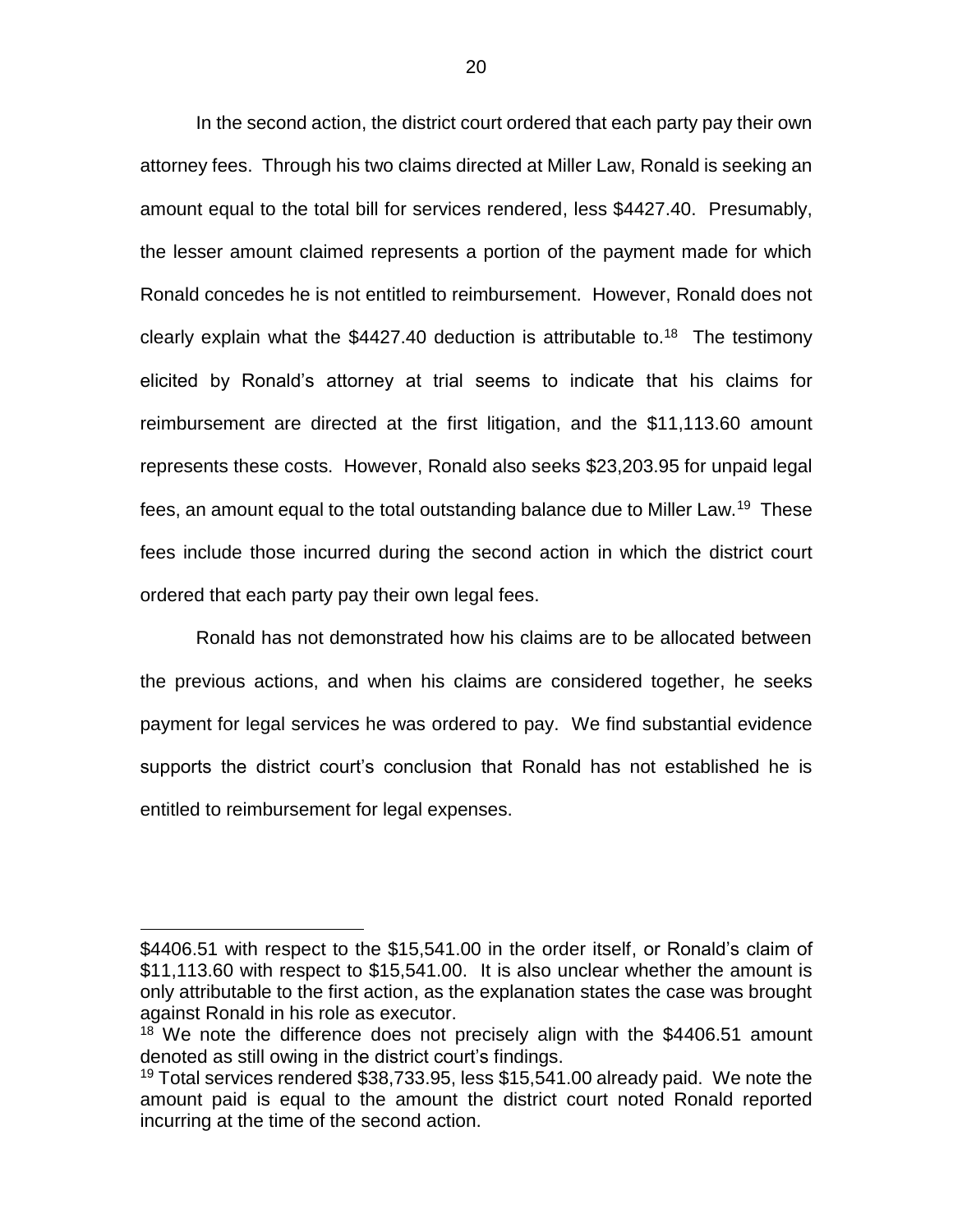### 4. Funeral and Nursing Home/Medical Expenses

Ronald's remaining claims are for funeral and nursing home/medical expenses. Ronald asserts that the district court's findings in the previous action establish a legal basis for his claims, and he is "entitled as a matter of law to be reimbursed f[rom] the Estate for advancing these final expenses." However, that district court order did not make a determination of whether Ronald was entitled to repayment for the amounts he reported paying. The court removed Ronald as executor and trustee in part because he intended to make future claims against the estate and Trust in which that issue would be determined. The court's order detailing what Ronald reported he paid does not establish he is entitled to reimbursement.

Outside of the district court's order, Ronald relies on exhibit QQ, a funeral home invoice. The invoice does not detail who paid the funeral expense. Ronald's testimony at trial offers little further assurances that he paid the expense. He testified, "I think I paid the funeral home." He offered no proof of payment. To support his claims associated with nursing home expenses, Ronald offered exhibits JJ, KK, and MM, which are resident statement invoices. The first invoice indicates that payment was received from Hazel, the second does not indicate any payment was made, and while the third indicates that payment was made, it does not describe who made the payment. Ronald testified that his previous attorney told him to pay these expenses and that he did out of his own funds. However, the check number reflected in exhibit OO does not correlate with any of the nursing home bills submitted by Ronald.

21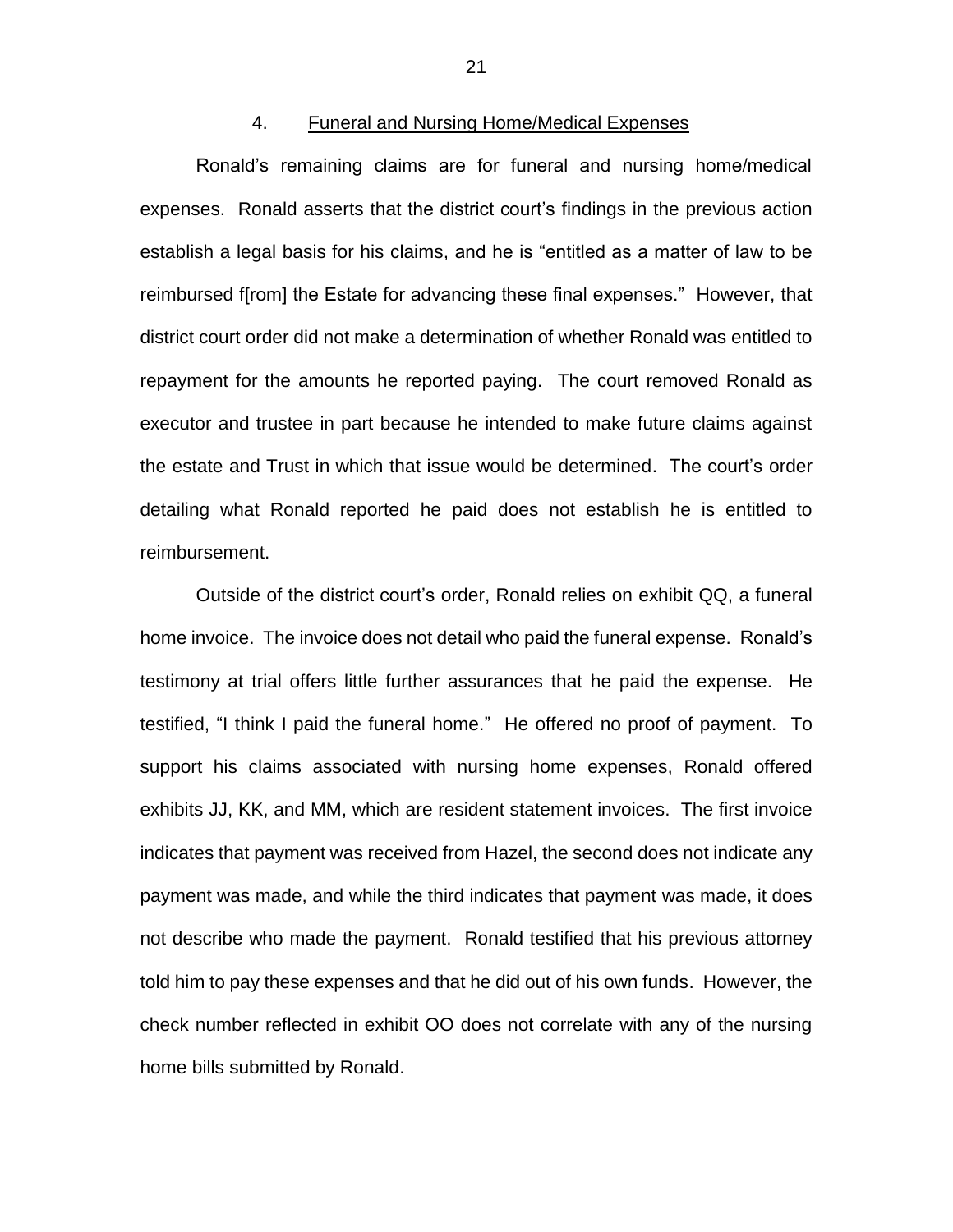The district court found, "Ronald admitted he has no proof to show he paid certain expenses included in Exhibits JJ, KK, MM, OO and others." Ronald argues his claims should be recognized because "[t]he exhibits were accurate and his testimony that he paid it was unchallenged." However, it remains Ronald's burden "to plead and prove [the] propriety [of his claims] rather than upon the administrator to plead and prove their impropriety." *In re Ewing's Est*., 14 N.W.2d 633, 636 (Iowa 1944) (holding that claimant has the burden of establishing and proving the propriety of funeral expenses). To disallow a claim, the estate is not required to rebut a claimant's assertions. *See In re Rich's Estate*, 200 N.W. 713, 719 (Iowa 1924) ("Such claims are not necessarily established because the evidence is not denied."). "[A] mere failure to produce direct contradiction to the testimony of a witness does not necessarily entitle such testimony to be deemed as true." *Schulte v. Ideal Food Prod. Co.*, 213 N.W. 431, 432 (Iowa 1927). "In the absence of an admission by the adverse party, it is not often that one who has the burden on an issue establishes his claim as a matter of law." *Roth*, 29 N.W.2d at 924.

While the nature and circumstances of funeral home and nursing home/medical expenses may typically suggest an expectation of reimbursement, the district court found that Ronald had not sustained his burden, and upon our review, we do not find Ronald established it as a matter of law such that the evidence is "so overwhelming that only one reasonable inference on each critical fact issue can be drawn." *See Schmitz*, 528 N.W.2d at 115; *Pub. Fin. Co. v. Van Blaricome*, 324 N.W.2d 716, 718 (Iowa 1982); *Olson v. Roberts*, 255 N.W. 461, 461 (Iowa 1934). ("The finding of the trial court is binding upon us unless we must say that it had no support in the evidence.").